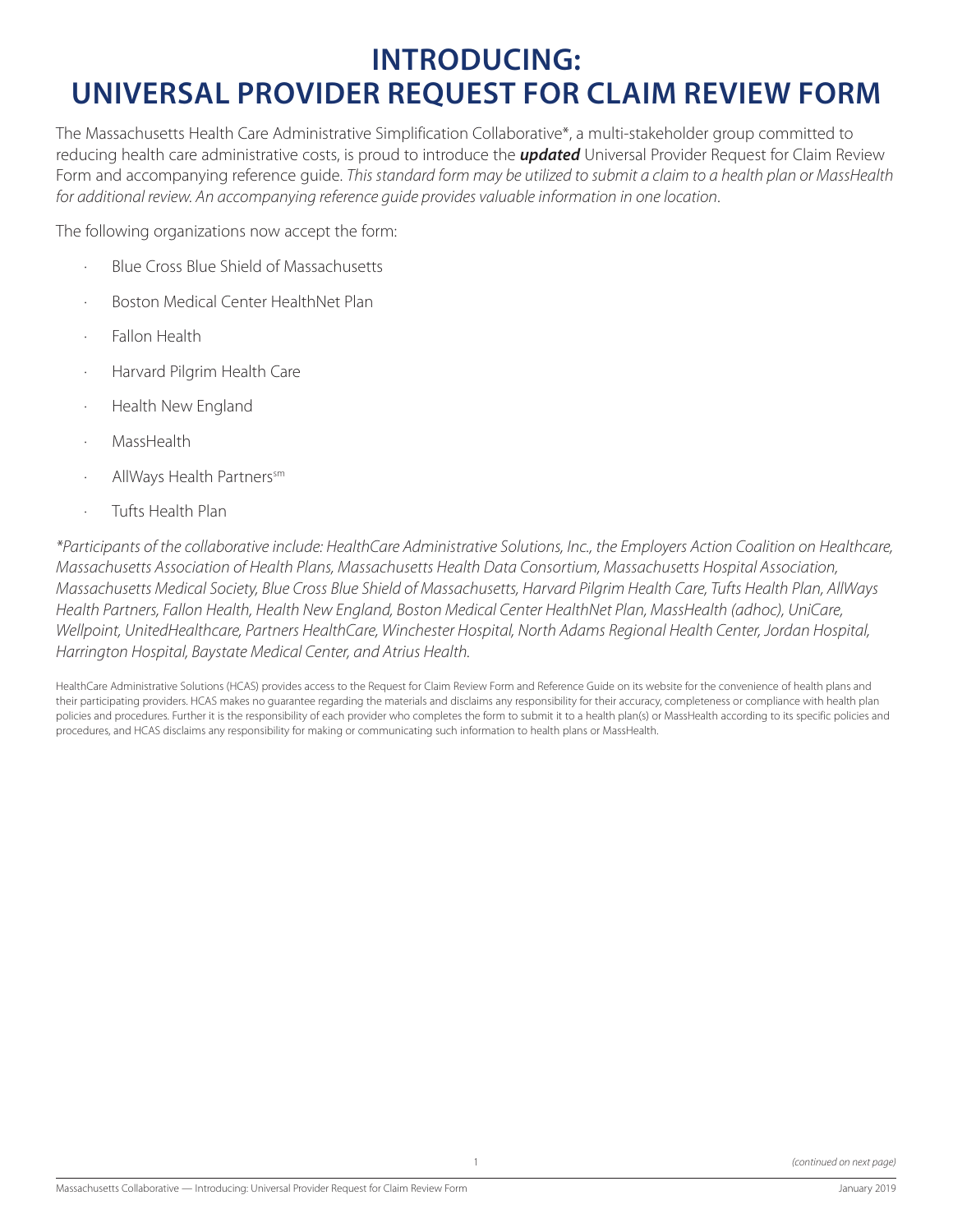#### **REFERENCE GUIDE — REQUEST FOR CLAIM REVIEW**

**Organizations that Utilize the Request for Claim Review**



This guide will help you to correctly submit the Request for Claim Review Form. The information provided is not meant to contradict or replace a payer's procedures or payment policies. If there are any inconsistencies between these guidelines and the respective payer's provider manual, regulations, or other plan requirements, the payer's provider manual, regulations, or other plan requirements govern and shall take precedence over information contained in this reference guide. For-up-to-date details, please consult the respective payer's Provider Manual, regulations, or other plan requirements. Please direct any questions regarding this guide to the plan to which you submit your request for claim review.

Please note that failure to abide by the following may affect your compliance with a payer's individual policies.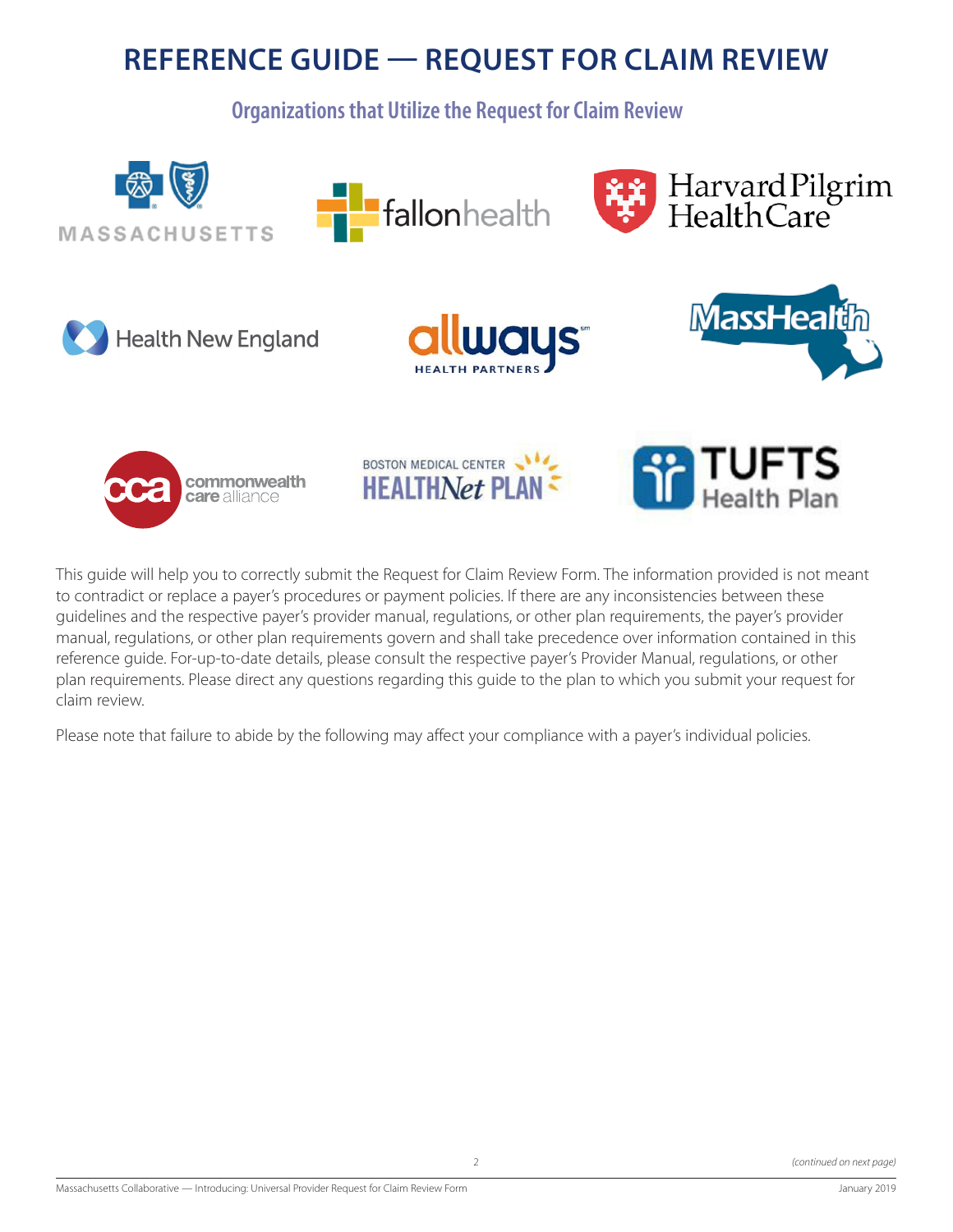## **CONTENTS**

| Terminology/Definitions                                       | $\overline{4}$ |
|---------------------------------------------------------------|----------------|
| Filing Limit                                                  | 5              |
| Request for Review Form                                       | 5              |
| Address to Submit Review Requests                             | 5              |
| Fax # to Submit Review Requests                               | 5              |
| Multiple Requests                                             | 6              |
| <b>Initial Review Timeframes</b>                              | 6              |
| Subsequent Requests to Review Same Claim                      | 6              |
| Vehicles to Submit                                            | $\overline{7}$ |
| Contract Terms                                                | $\overline{7}$ |
| Coordination of Benefits                                      | $8\,$          |
| Corrected Claim                                               | $8\,$          |
| Duplicate Claim                                               | 9              |
| Filing Limit                                                  | 10             |
| Payer Policy - Clinical                                       | 11             |
| Payer Policy - Payment                                        | 11             |
| Pre-cert/Notification/Authorization Denial or Reduced Payment | 12             |
| Referral Denial                                               | 13             |
| Request for Additional Information                            | 13             |
| Retraction of Payment                                         | 14             |
| Other                                                         | 14             |
| MassHealth Final Deadline Appeal                              | 15             |
|                                                               |                |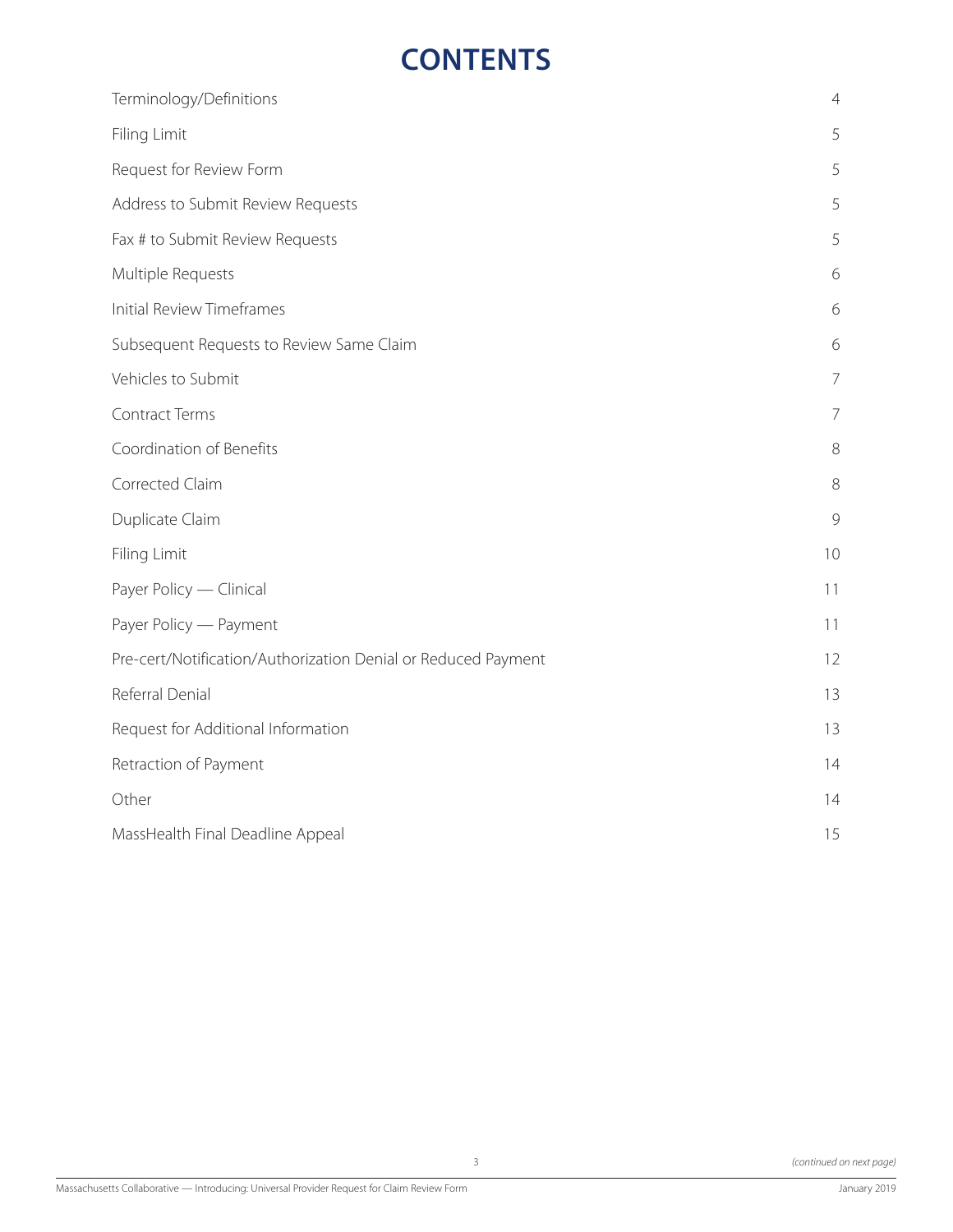# **TERMINOLOGY/DEFINITIONS USED IN THIS DOCUMENT**

| <b>Contract Terms</b>                       | Belief that processed claim was not paid in accordance with contract terms/rates resulting in<br>either an under- or overpayment.                                                                                                                                                                                                                                      |
|---------------------------------------------|------------------------------------------------------------------------------------------------------------------------------------------------------------------------------------------------------------------------------------------------------------------------------------------------------------------------------------------------------------------------|
| <b>Coordination of Benefits</b>             | Resubmission of a claim previously denied for other primary insurance with supporting<br>documentation from other payer.                                                                                                                                                                                                                                               |
|                                             | • A reply to a request for other insurance information.                                                                                                                                                                                                                                                                                                                |
| <b>Corrected Claim</b>                      | Original claim denied as the claim requires an attribute correction (e.g., incorrect member,<br>incorrect member ID number, incorrect date of service, incorrect/missing procedure/diagnosis<br>code/location code, incorrect count, and modifier added/removed).                                                                                                      |
| <b>Duplicate Claim</b>                      | • A first time claim submission that denied for, or is expected to deny for duplicate filing.                                                                                                                                                                                                                                                                          |
|                                             | Original claim or service lines within a claim that denied as a duplicate.<br>$\bullet$                                                                                                                                                                                                                                                                                |
| <b>Filing Limit</b>                         | A first time claim submission that denied for, or is expected to deny for untimely filing.<br>$\bullet$                                                                                                                                                                                                                                                                |
|                                             | When the member did not identify himself or herself as a payer's member<br>(misidentified member).                                                                                                                                                                                                                                                                     |
|                                             | A re-review of a claim denied for insufficient filing limit documentation.                                                                                                                                                                                                                                                                                             |
| <b>Payer Policy - Clinical</b>              | Provider believes that the final claim payment was incorrect because of an associated<br>clinical policy.                                                                                                                                                                                                                                                              |
| <b>Payer Policy — Payment</b>               | Provider believes that the final claim payment was incorrect because of global<br>reimbursement or (un)bundling of billed services (e.g., claim editing software).                                                                                                                                                                                                     |
| <b>Pre-certification/Notification or</b>    | • A claim denied because no notification or authorization is on file.                                                                                                                                                                                                                                                                                                  |
| <b>Prior-Authorization Denials</b>          | • A claim denied for exceeding authorized limits.                                                                                                                                                                                                                                                                                                                      |
| <b>Referral Denial</b>                      | A claim submission denied for a missing/invalid PCP referral that is greater than<br>90 days from the date of service and within 180 days from the original denial (Note: Claims<br>denied for a missing/invalid PCP referral that are within 90 days from the date of service<br>may be corrected and resubmitted as a first time claim submission via paper or EDI). |
|                                             | A claim for a POS member paid at the out of network rate due to invalid/missing PCP<br>referral information on the claim form.                                                                                                                                                                                                                                         |
|                                             | A re-review of a claim denied for a missing/invalid PCP referral that is within<br>180 days from the original denial date.                                                                                                                                                                                                                                             |
| <b>Request for Additional</b>               | • A first time claim submission that denied for additional information.                                                                                                                                                                                                                                                                                                |
| Information                                 | An unlisted procedure code not submitted with supporting documentation.                                                                                                                                                                                                                                                                                                |
|                                             | A procedure code that was denied or not submitted with operative notes, anesthesia<br>notes, pathology report, and/or office notes.                                                                                                                                                                                                                                    |
| <b>Retraction of Payment</b>                | Provider requests a retraction of entire payment or service line (e.g., member on claim was<br>not your patient or service on claim was not performed).                                                                                                                                                                                                                |
|                                             | Note: Multiple retractions can be submitted with one review form - write<br>"multiple" in the Member ID field.                                                                                                                                                                                                                                                         |
| Other                                       | A review request not covered by any aforementioned category; please provide specific<br>background and documentation in support of a request.                                                                                                                                                                                                                          |
| <b>MassHealth Final Deadline</b><br>Appeal* | A MassHealth final deadline appeal must satisfy all the requirements of MassHealth<br>regulations at 130 CMR 450.323, including meeting the criteria at 130 CMR 450.323(A) and<br>including the required documentation specified in 130 CMR 450.323(B) to substantiate the<br>contention that the claim was denied or underpaid due to MassHealth error.               |

\*Please see page #15 for specific MassHealth Final Deadline Appeal information.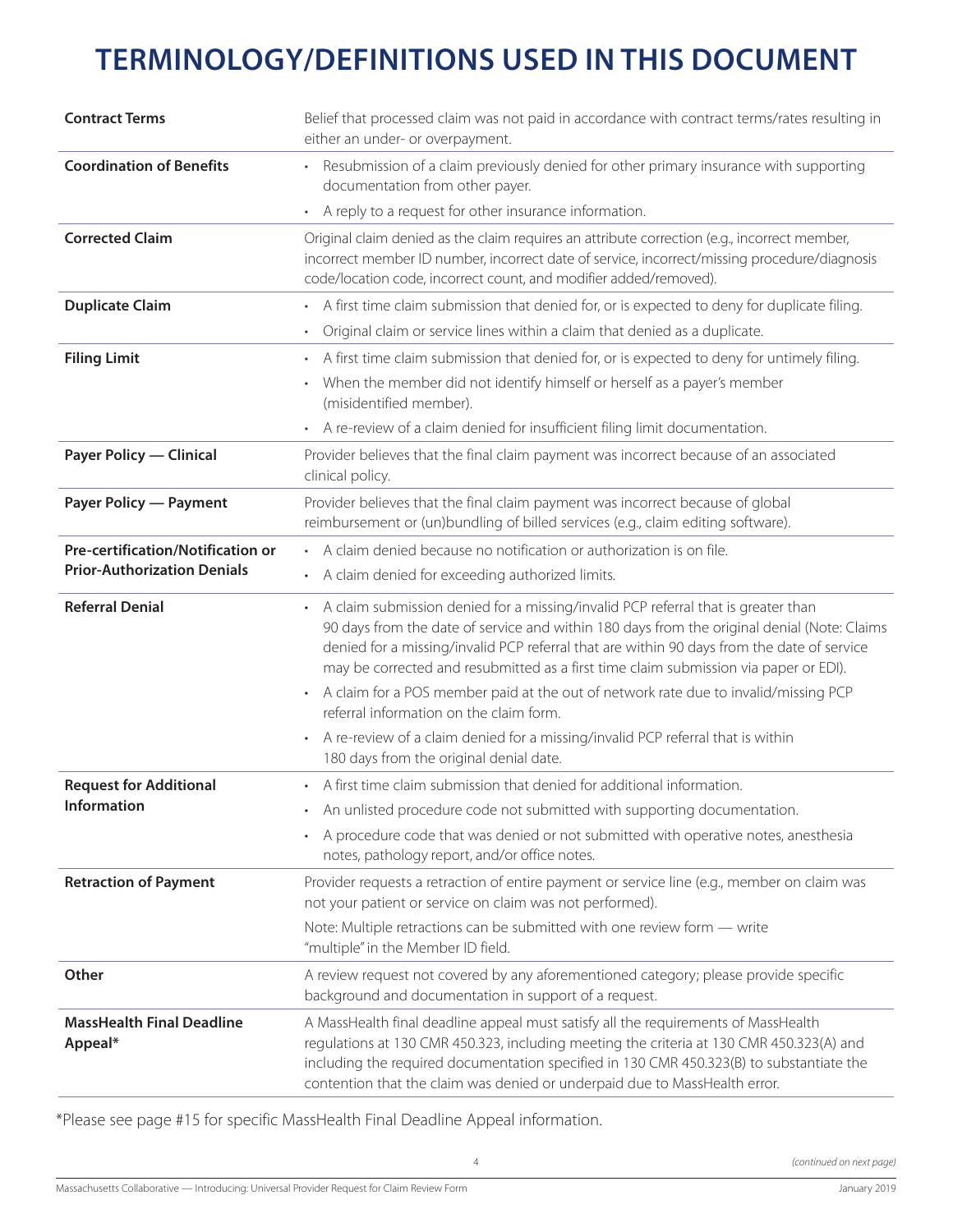| Harvard<br>Pilgrim<br>푼<br>$\mathfrak{S}$<br><b>BMCHP</b><br><b>BCBSMA</b><br><b>Documentation</b><br><b>Requirement</b> | 90<br>120<br>$\infty$<br>• MassHealth 150<br>· Commercial-90<br>· Indemnity-365<br>Advantage-90<br>Medicare<br>$\cdot$ HMO-90<br>. PPO-90<br>elapsed between the<br>EOB date, if another<br>insurer is involved)<br>Initial Filing Limit<br>and the receipt by<br>date of service (or<br>number of days<br>Defined as the<br>a plan.<br>(days). | ≻<br>≻<br>↘<br>≻<br>Form required?                                             | Refer to the Student<br>For all products unless<br>Resources product<br>· Passport Connect<br>Mail to the address<br>Refer to the Health<br>on the back of the<br>Student Resources<br>Plans, Inc. product<br>page in the HPHC<br>Health Plans Inc.<br>member's ID card<br>page in the HPHC<br>Provider Manual.<br>Harvard Pilgrim<br>Provider Manual.<br>P.O. Box 699183<br>Harvard Pilgrim<br>noted below:<br>Health Care<br>02269-9183<br>Quincy, MA<br>$\bullet$<br>Attn: Request for<br>Provider Appeals<br>P.O. Box 211308<br>Claim Review /<br>Health<br>55121-29081<br>Eagan, MN<br>Fallon<br>Commonwealth<br>Portsmouth, NH<br>P.O. Box 22280<br>Care Alliance<br>03802-2280<br>Boston, MA 02205<br>P.O. Box 55282<br>Attn: Provider<br>HealthNet<br>Appeals<br>Plan<br>BMC<br>Boston, MA 02298<br><b>BCBSMA/Provider</b><br>P.O. Box 986065<br>Appeals<br>Submit Review | $\leq$<br>$\stackrel{\triangleleft}{\geq}$<br>$\lesssim$<br>$\stackrel{\triangle}{\geq}$<br>$\lessgtr$<br>Submit Review |
|--------------------------------------------------------------------------------------------------------------------------|-------------------------------------------------------------------------------------------------------------------------------------------------------------------------------------------------------------------------------------------------------------------------------------------------------------------------------------------------|--------------------------------------------------------------------------------|-----------------------------------------------------------------------------------------------------------------------------------------------------------------------------------------------------------------------------------------------------------------------------------------------------------------------------------------------------------------------------------------------------------------------------------------------------------------------------------------------------------------------------------------------------------------------------------------------------------------------------------------------------------------------------------------------------------------------------------------------------------------------------------------------------------------------------------------------------------------------------------|-------------------------------------------------------------------------------------------------------------------------|
| <b>Health New</b><br>England                                                                                             | $\frac{80}{2}$                                                                                                                                                                                                                                                                                                                                  |                                                                                | Springfield, MA<br>Monarch Place<br>England One<br>Health New<br>Suite 1500<br>01144                                                                                                                                                                                                                                                                                                                                                                                                                                                                                                                                                                                                                                                                                                                                                                                              | $\leq$                                                                                                                  |
| <b>AllWays Health</b><br><b>Partners</b>                                                                                 | 90                                                                                                                                                                                                                                                                                                                                              |                                                                                | Correspondence<br>Attn: Claims and<br>Drive, Suite 940<br>399 Revolution<br>Somerville, MA<br>AllWays Health<br>Partners<br>02145                                                                                                                                                                                                                                                                                                                                                                                                                                                                                                                                                                                                                                                                                                                                                 | $(617)$ 526-1902                                                                                                        |
| <b>Tufts Health</b><br><b>Public Plans</b>                                                                               | 8                                                                                                                                                                                                                                                                                                                                               |                                                                                | Tufts Health Plan<br>Watertown, MA<br>Attn: Provider<br>P.O. Box 9194<br>02471-9194<br>Disputes                                                                                                                                                                                                                                                                                                                                                                                                                                                                                                                                                                                                                                                                                                                                                                                   | $\stackrel{\triangle}{\geq}$                                                                                            |
| Tufts Health Plan                                                                                                        | · Tufts Medicare Prefered-60<br>· Commercial-90                                                                                                                                                                                                                                                                                                 | No - for online claim<br>Yes - for paper claim<br>adjustments.<br>adjustments. | P.O. Box 9195 Watertown, MA<br>Provider Payment Disputes<br>Provider Payment Disputes<br>Provider Payment Disputes<br>Provider Payment Disputes<br>US Family Health Plan<br>SeniorCare Options<br>Tufts Health Plan<br>. Tufts Health Plan<br>Preferred HMO<br>· Tufts Medicare<br>Watertown, MA<br>Watertown, MA<br>Watertown, MA<br>P.O. Box 9190<br>P.O. Box 9162<br>P.O. Box 9162<br>02471-9900<br>02471-9190<br>02471-9162<br>02471-9162<br>$\bullet$<br>$\bullet$                                                                                                                                                                                                                                                                                                                                                                                                           | $\leq$                                                                                                                  |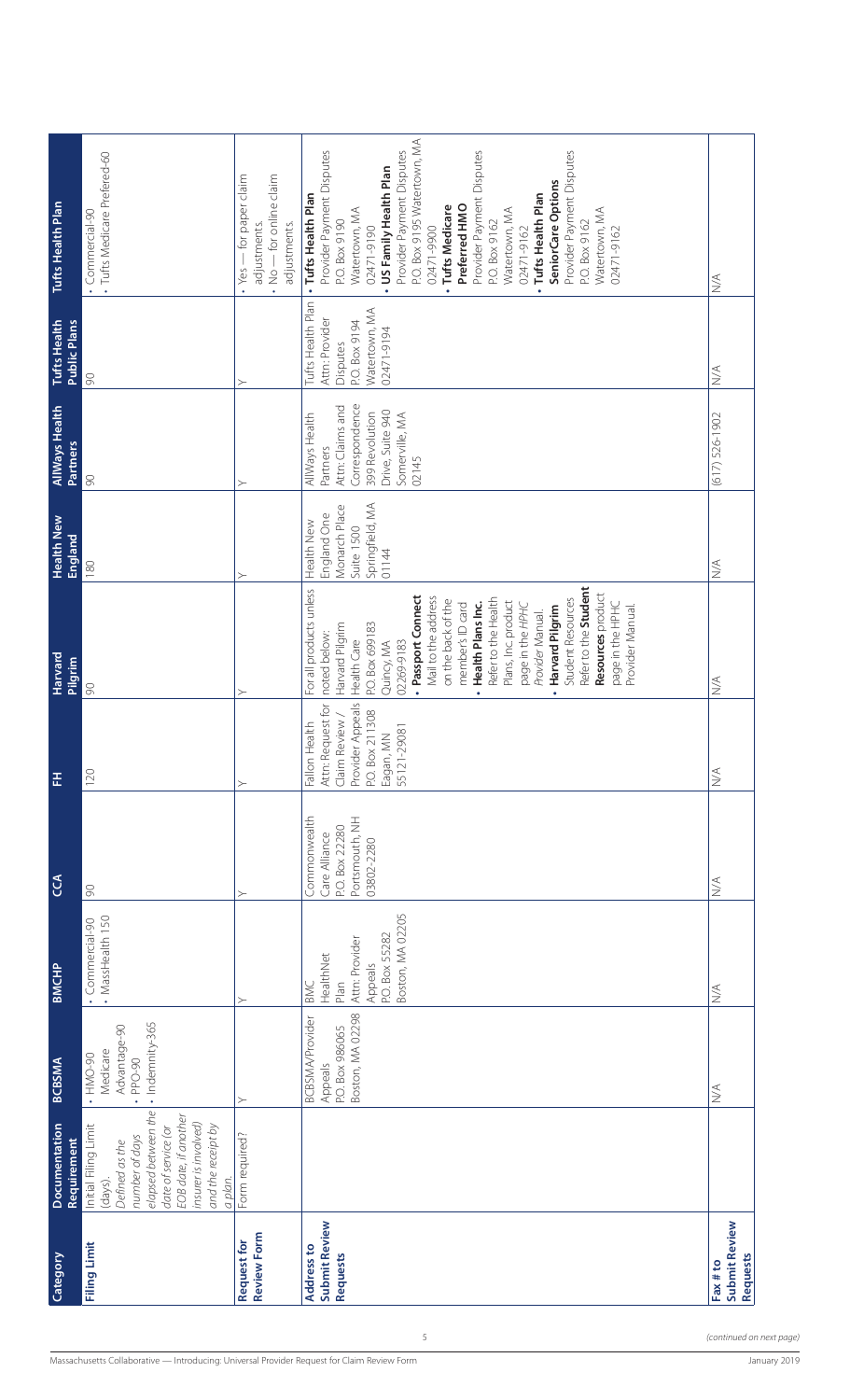|                                                                                                  | Category                                                           | Documentation<br><b>Requirement</b>                                                                                                                 | <b>BCBSMA</b>                                        | <b>BMCHP</b>                                                                | C <sub>0</sub>                   | 푼                            | Harvard Pilgrim                                                                                                                                                                                                                                                                                                                                                                                                                                                                                                       | <b>Health New</b><br>England                                                             | <b>AIMays Health</b> Tufts Health<br><b>Partners</b>          | <b>Public Plans</b>                                                             | Tufts Health Plan                                                                                                                |
|--------------------------------------------------------------------------------------------------|--------------------------------------------------------------------|-----------------------------------------------------------------------------------------------------------------------------------------------------|------------------------------------------------------|-----------------------------------------------------------------------------|----------------------------------|------------------------------|-----------------------------------------------------------------------------------------------------------------------------------------------------------------------------------------------------------------------------------------------------------------------------------------------------------------------------------------------------------------------------------------------------------------------------------------------------------------------------------------------------------------------|------------------------------------------------------------------------------------------|---------------------------------------------------------------|---------------------------------------------------------------------------------|----------------------------------------------------------------------------------------------------------------------------------|
|                                                                                                  | similar requests<br>with one form?<br>be submitted<br>Can multiple |                                                                                                                                                     |                                                      | $\mathbb Z$                                                                 |                                  |                              | Retraction of Payment Requests only.<br>*Multiple requests accepted for<br>$\stackrel{*}{\geq}$                                                                                                                                                                                                                                                                                                                                                                                                                       | Z                                                                                        | Z                                                             | Z                                                                               | Z                                                                                                                                |
|                                                                                                  | <b>Initial Review</b><br>Timeframes                                | Defined as the # of days<br>appeal resolution letter.<br>determination on the<br>Review Timeframes.<br>Initial Denied Claim<br>from original appeal | 365                                                  | • MassHealth 150<br>· Commercial-90                                         | $\infty$                         | 120                          | 90 day initial appeal filing limit from<br>date of claim adjudication/EOP                                                                                                                                                                                                                                                                                                                                                                                                                                             | 365                                                                                      | $\infty$                                                      | $\odot$                                                                         | appeals, 180 from the<br>original adjudication<br>for corrected claims<br>and duplicate claim<br>90 for filling limit<br>denials |
| 6<br>Massachusetts Collaborative — Introducing: Universal Provider Request for Claim Review Form | <b>Review Same</b><br>Subsequent<br>Requests to<br>Claim           | Second Level Review?                                                                                                                                | information is<br>Yes - if new<br>provided.          | documentation<br>not previously<br>$Yes - with$<br>supporting<br>submitted. | $\mathbb Z$                      | Z                            | Authorization, Contract Rate, Payment<br>Pre-certification/Notification or Prior-<br>of date on original review resolution<br>- within 180 days from date of<br>or Clinical Policy: Yes within 30 days<br>- 2 nd level review/<br>Consult specific policy for further<br>appeal - filing limit 90 days from<br>· Duplicate Claim, Referral Denial,<br>the date of the first level appeal<br>Corrected Claim:<br>Filing Limit: Yes -<br>original denial<br>determination<br>details.<br>letter<br>$Yes -$<br>$\bullet$ | documentation<br>not previously<br>$-\text{with}$<br>supporting<br>submitted.<br>$Yes -$ | ≻                                                             | documentation<br>not previously<br>$-$ with<br>supporting<br>submitted.<br>Yes- | $\stackrel{\triangle}{\geq}$                                                                                                     |
|                                                                                                  |                                                                    | Time allowed to file?                                                                                                                               | 365                                                  | $\infty$                                                                    | $\leq$                           | $\leq$                       | 50                                                                                                                                                                                                                                                                                                                                                                                                                                                                                                                    | $\stackrel{\triangle}{\geq}$                                                             | 80                                                            | 8                                                                               | $\leq$                                                                                                                           |
|                                                                                                  |                                                                    | How Defined?                                                                                                                                        | remittance date<br>As the # of days<br>from adjusted | 30 days from date<br>of appeal denial<br>letter.                            | $\stackrel{\triangleleft}{\geq}$ | $\lessapprox$                | appeal determination on an appeal<br>As the # of days from the original<br>resolution letter.                                                                                                                                                                                                                                                                                                                                                                                                                         | $\stackrel{\triangleleft}{\geq}$                                                         | Level lappeal<br>60 days from<br>denial letter.<br>receipt of | of disputed<br>remittance.<br>From date                                         | $\stackrel{\triangle}{\geq}$                                                                                                     |
|                                                                                                  |                                                                    | Third Level Review?                                                                                                                                 | information is<br>Yes - if new<br>provided.          | Z                                                                           | Z                                | Z                            | Z                                                                                                                                                                                                                                                                                                                                                                                                                                                                                                                     | Z                                                                                        | Z                                                             | Z                                                                               | $\stackrel{\triangle}{\geq}$                                                                                                     |
|                                                                                                  |                                                                    | Time allowed to file?                                                                                                                               | 365                                                  | $\lessgtr$                                                                  | $\stackrel{\triangleleft}{\geq}$ | $\stackrel{\triangle}{\geq}$ | $\stackrel{\triangle}{\geq}$                                                                                                                                                                                                                                                                                                                                                                                                                                                                                          | $\stackrel{\triangle}{\geq}$                                                             | $\stackrel{\triangleleft}{\geq}$                              | $\stackrel{\triangleleft}{\geq}$                                                | $\stackrel{\triangle}{\geq}$                                                                                                     |
| (continued on next page,<br>January 2019                                                         |                                                                    | How defined?                                                                                                                                        | As the # of days<br>remittance date<br>from adjusted | $\lessgtr$                                                                  | $\stackrel{\triangleleft}{\geq}$ | $\stackrel{\triangle}{\geq}$ | $\stackrel{\triangle}{\geq}$                                                                                                                                                                                                                                                                                                                                                                                                                                                                                          | $\stackrel{\triangle}{\geq}$                                                             | $\lessgtr$                                                    | $\lesssim$                                                                      | $\stackrel{\triangle}{\geq}$                                                                                                     |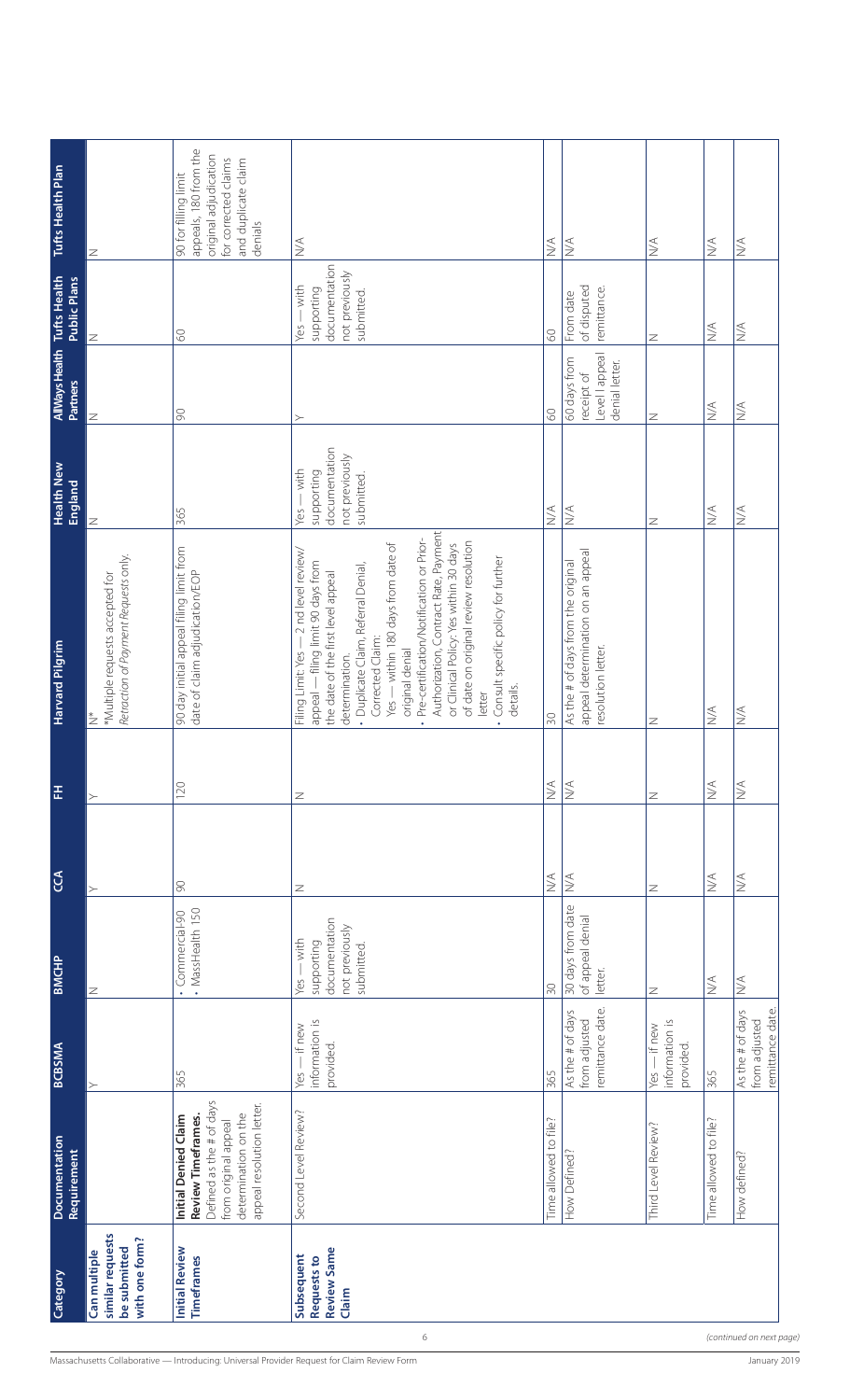| Category                   | <b>Documentation</b><br>Requirement           | <b>BCBSMA</b>                                                                  | <b>BMCHP</b> | $\mathcal{E}$ | 준      | Harvard Pilgrim                                   | <b>Health New</b><br><b>England</b> | AllWays Health Tufts Health<br><b>Partners</b> | <b>Public Plans</b>          | Tufts Health Plan |
|----------------------------|-----------------------------------------------|--------------------------------------------------------------------------------|--------------|---------------|--------|---------------------------------------------------|-------------------------------------|------------------------------------------------|------------------------------|-------------------|
| Vehicles for<br>Submission | Ways to submit a Request for<br>Claim Review: |                                                                                |              |               |        |                                                   |                                     |                                                |                              |                   |
|                            | Mail                                          |                                                                                |              |               | $\geq$ | >                                                 |                                     |                                                |                              | ⋗                 |
|                            | Phone                                         | $\stackrel{*}{\scriptstyle\diagup}$                                            |              | z             | Z      | $\stackrel{*}{\geq}$                              |                                     |                                                | 冫                            | ∠                 |
|                            | eTool                                         | $\stackrel{*}{\scriptstyle\diagup}$                                            |              | Z             | Z      | z                                                 |                                     |                                                | Z                            | >                 |
|                            | Other                                         |                                                                                | Z            | Z             | Fax    | z                                                 | Z                                   | Fax                                            | $\stackrel{*}{\geq}$         |                   |
|                            | Comments:                                     | submitted over the<br>phone or via eTool.<br>requests can be<br>Not all review |              |               |        | *Limited instances<br>notification.<br>related to |                                     |                                                | "Fax - in some<br>instances. |                   |

| $*Fax$ .<br>$\stackrel{*}{\succ}$<br>$\, \geq$<br>$\mathbb Z$<br>$\mathbb Z$<br>$\mathbb Z$<br>$\succ$<br>$\succ$<br>$\succ$<br><b>AllWays Health</b><br><b>Partners</b><br>Fax<br>$\mathbb Z$<br>$\mathbb Z$<br>$\mathbb Z$<br>$\succ$<br>$\succ$<br>$\succ$<br>$\succ$<br><b>Health New</b><br><b>England</b><br>$\mathbb Z$<br>$\mathbb Z$<br>Ζ<br>Z<br>$\succ$<br>$\succ$<br>$\succ$<br>$\succ$<br>*Limited instances<br>Harvard Pilgrim<br>notification.<br>related to<br>$\stackrel{*}{\succ}$<br>$\, \geq$<br>$\, \geq$<br>$\mathbb Z$<br>$\mathbb Z$<br>$\succ$<br>$\succ$<br>$\succ$<br>$\ensuremath{\mathsf{F}\xspace}$ ax<br>푼<br>$\geq$<br>$\overline{z}$<br>$\mathbb Z$<br>$\, \geq$<br>$\succ$<br>$\succ$<br>$\succ$<br>C <sub>C</sub><br>$\mathbb Z$<br>$\mathbb Z$<br>$\mathbb Z$<br>Z<br>$\mathbb Z$<br>$\succ$<br>$\succ$<br>$\succ$<br><b>BMCHP</b><br>$\, \geq$<br>$\mathbb Z$<br>$\mathbb Z$<br>$\mathbb Z$<br>$\mathbb Z$<br>$\succ$<br>$\succ$<br>$\succ$<br>submitted over the<br>phone or via eTool.<br>requests can be<br>*Not all review<br><b>BCBSMA</b><br>$\stackrel{*}{\succ}$<br>$\stackrel{*}{\succ}$<br>$\geq$<br>$\overline{z}$<br>$\, \geq$<br>$\succ$<br>$\succ$<br>$\succ$<br>Ways to submit a Request for<br>data (i.e., portal screenshot,<br>documentation (clinical or<br>Request for Claim Review<br>Remittance Advice (EOP)<br>or equivalent electronic<br>Claim Form (Original/<br>NEHEN output, etc.)<br>Other supporting<br><b>Documentation</b><br><b>Requirement</b><br>Claim Review:<br>Comments:<br>Comments:<br>Corrected)<br>Phone<br>other)<br>Other<br>Form<br>eTool<br>Mail<br><b>Type of Review</b><br>Submission<br><b>Vehicles for</b><br>Contract<br>Term(s) | <b>Requirement</b> |  |  | Health New<br>England | AllWays Health<br><b>Partners</b> | <b>Tufts Health</b><br><b>Public Plans</b> | Tufts Health Plan                                                                                      |
|--------------------------------------------------------------------------------------------------------------------------------------------------------------------------------------------------------------------------------------------------------------------------------------------------------------------------------------------------------------------------------------------------------------------------------------------------------------------------------------------------------------------------------------------------------------------------------------------------------------------------------------------------------------------------------------------------------------------------------------------------------------------------------------------------------------------------------------------------------------------------------------------------------------------------------------------------------------------------------------------------------------------------------------------------------------------------------------------------------------------------------------------------------------------------------------------------------------------------------------------------------------------------------------------------------------------------------------------------------------------------------------------------------------------------------------------------------------------------------------------------------------------------------------------------------------------------------------------------------------------------------------------------------------------------------------------------------------------------|--------------------|--|--|-----------------------|-----------------------------------|--------------------------------------------|--------------------------------------------------------------------------------------------------------|
|                                                                                                                                                                                                                                                                                                                                                                                                                                                                                                                                                                                                                                                                                                                                                                                                                                                                                                                                                                                                                                                                                                                                                                                                                                                                                                                                                                                                                                                                                                                                                                                                                                                                                                                          |                    |  |  |                       |                                   |                                            |                                                                                                        |
|                                                                                                                                                                                                                                                                                                                                                                                                                                                                                                                                                                                                                                                                                                                                                                                                                                                                                                                                                                                                                                                                                                                                                                                                                                                                                                                                                                                                                                                                                                                                                                                                                                                                                                                          |                    |  |  |                       |                                   |                                            | $\succ$                                                                                                |
|                                                                                                                                                                                                                                                                                                                                                                                                                                                                                                                                                                                                                                                                                                                                                                                                                                                                                                                                                                                                                                                                                                                                                                                                                                                                                                                                                                                                                                                                                                                                                                                                                                                                                                                          |                    |  |  |                       |                                   |                                            | $\mathbb Z$                                                                                            |
|                                                                                                                                                                                                                                                                                                                                                                                                                                                                                                                                                                                                                                                                                                                                                                                                                                                                                                                                                                                                                                                                                                                                                                                                                                                                                                                                                                                                                                                                                                                                                                                                                                                                                                                          |                    |  |  |                       |                                   |                                            | $\succ$                                                                                                |
|                                                                                                                                                                                                                                                                                                                                                                                                                                                                                                                                                                                                                                                                                                                                                                                                                                                                                                                                                                                                                                                                                                                                                                                                                                                                                                                                                                                                                                                                                                                                                                                                                                                                                                                          |                    |  |  |                       |                                   |                                            | $\mathbb Z$                                                                                            |
|                                                                                                                                                                                                                                                                                                                                                                                                                                                                                                                                                                                                                                                                                                                                                                                                                                                                                                                                                                                                                                                                                                                                                                                                                                                                                                                                                                                                                                                                                                                                                                                                                                                                                                                          |                    |  |  |                       |                                   | - in some<br>instances.                    |                                                                                                        |
|                                                                                                                                                                                                                                                                                                                                                                                                                                                                                                                                                                                                                                                                                                                                                                                                                                                                                                                                                                                                                                                                                                                                                                                                                                                                                                                                                                                                                                                                                                                                                                                                                                                                                                                          |                    |  |  |                       |                                   |                                            |                                                                                                        |
|                                                                                                                                                                                                                                                                                                                                                                                                                                                                                                                                                                                                                                                                                                                                                                                                                                                                                                                                                                                                                                                                                                                                                                                                                                                                                                                                                                                                                                                                                                                                                                                                                                                                                                                          |                    |  |  |                       |                                   | <b>Tufts Health</b><br><b>Public Plans</b> | Tufts Health Plan                                                                                      |
|                                                                                                                                                                                                                                                                                                                                                                                                                                                                                                                                                                                                                                                                                                                                                                                                                                                                                                                                                                                                                                                                                                                                                                                                                                                                                                                                                                                                                                                                                                                                                                                                                                                                                                                          |                    |  |  |                       |                                   |                                            | claim adjustments.<br>claim adjustments.<br>- for online<br>$\cdot$ Yes $-$ for paper<br>$\frac{1}{2}$ |
|                                                                                                                                                                                                                                                                                                                                                                                                                                                                                                                                                                                                                                                                                                                                                                                                                                                                                                                                                                                                                                                                                                                                                                                                                                                                                                                                                                                                                                                                                                                                                                                                                                                                                                                          |                    |  |  |                       |                                   |                                            | $\mathbb Z$                                                                                            |
|                                                                                                                                                                                                                                                                                                                                                                                                                                                                                                                                                                                                                                                                                                                                                                                                                                                                                                                                                                                                                                                                                                                                                                                                                                                                                                                                                                                                                                                                                                                                                                                                                                                                                                                          |                    |  |  |                       |                                   |                                            | $\, \geq$                                                                                              |
|                                                                                                                                                                                                                                                                                                                                                                                                                                                                                                                                                                                                                                                                                                                                                                                                                                                                                                                                                                                                                                                                                                                                                                                                                                                                                                                                                                                                                                                                                                                                                                                                                                                                                                                          |                    |  |  |                       |                                   |                                            | claim adjustments.<br>claim adjustments.<br>- for online<br>$\cdot$ Yes $-$ for paper<br>$\frac{1}{2}$ |
|                                                                                                                                                                                                                                                                                                                                                                                                                                                                                                                                                                                                                                                                                                                                                                                                                                                                                                                                                                                                                                                                                                                                                                                                                                                                                                                                                                                                                                                                                                                                                                                                                                                                                                                          |                    |  |  |                       |                                   | documentation.<br>Claim# and<br>supporting |                                                                                                        |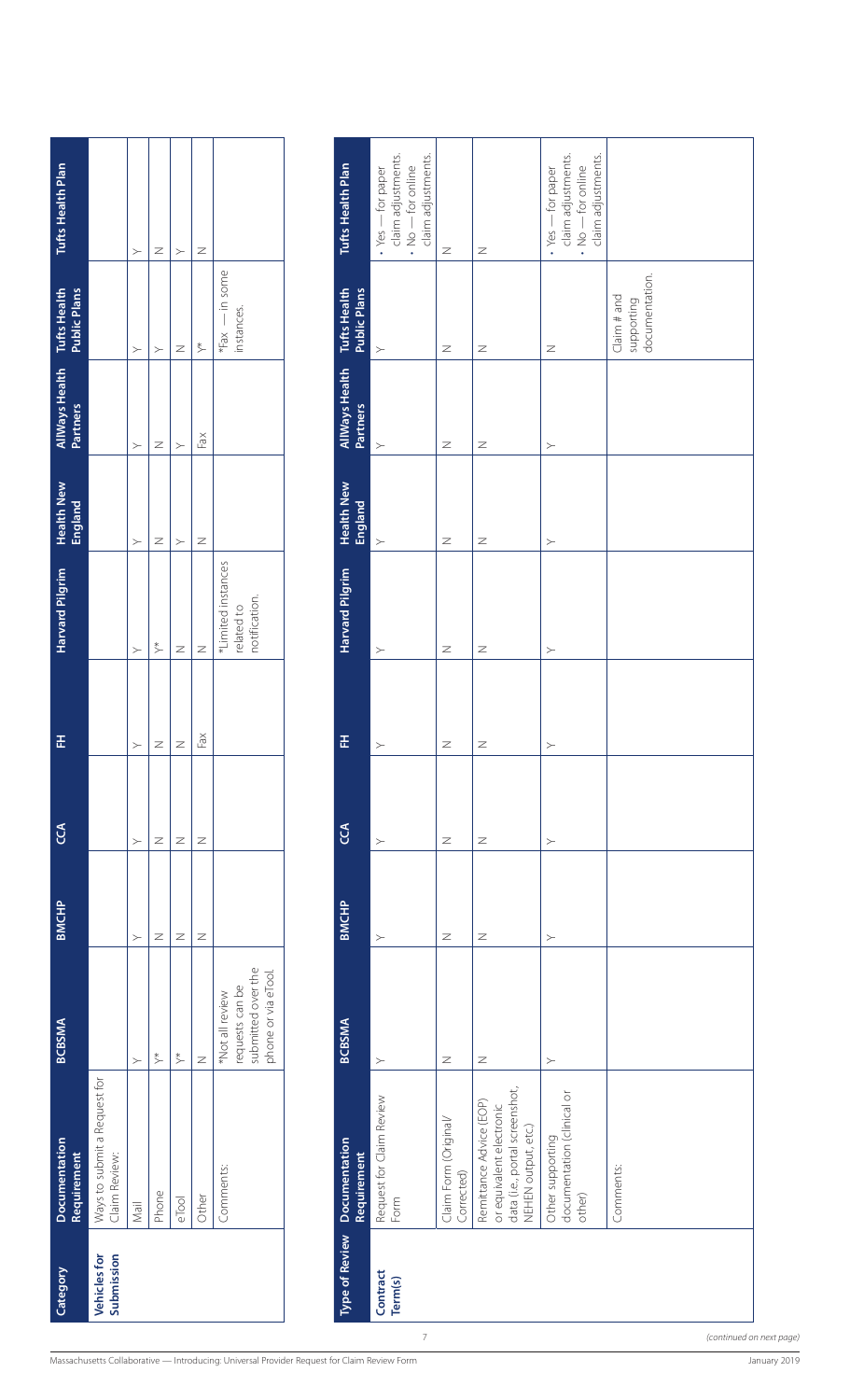| <b>Type of Review</b>              | Documentation<br>Requirement                                                                                    | <b>BCBSMA</b>                                                                                                                                       | <b>BMCHP</b>                                                                     | C <sub>2</sub>                                                 | 푼                                                              | <b>Harvard Pilgrim</b>                                                                                                   | <b>Health New</b><br><b>England</b>                                                   | <b>AllWays Health</b><br><b>Partners</b>                       | <b>Tufts Health</b><br><b>Public Plans</b> | <b>Tufts Health</b><br>Plan                                                                          |
|------------------------------------|-----------------------------------------------------------------------------------------------------------------|-----------------------------------------------------------------------------------------------------------------------------------------------------|----------------------------------------------------------------------------------|----------------------------------------------------------------|----------------------------------------------------------------|--------------------------------------------------------------------------------------------------------------------------|---------------------------------------------------------------------------------------|----------------------------------------------------------------|--------------------------------------------|------------------------------------------------------------------------------------------------------|
| Coordination of<br><b>Benefits</b> | Request for Claim<br>Review Form                                                                                |                                                                                                                                                     | $\mathbb Z$                                                                      | $\succ$                                                        | $\succ$                                                        | $\succ$                                                                                                                  |                                                                                       |                                                                |                                            | adjustments.<br>adjustments.<br>online claim<br>paper claim<br>ğ<br>$N_{\rm O}-60$<br>$\cdot$ Yes    |
|                                    | (Original/Corrected)<br>Claim Form                                                                              | $\overline{z}$                                                                                                                                      | Z                                                                                | Z                                                              | $\overline{z}$                                                 | $\succ$                                                                                                                  | $\succ$                                                                               | Z                                                              | Z                                          | $\geq$                                                                                               |
|                                    | NEHEN output, etc.)<br>(EOP) or equivalent<br>electronic data (i.e.,<br>Remittance Advice<br>portal screenshot, | $\mathbb Z$                                                                                                                                         | $\stackrel{*}{\succ}$                                                            | Z                                                              | $\overline{z}$                                                 | $\stackrel{*}{\geq}$                                                                                                     | $\stackrel{*}{\succ}$                                                                 | Z                                                              | $\stackrel{*}{\succ}$                      | Z                                                                                                    |
|                                    | Other supporting<br>documentation                                                                               | $\mathbb Z$                                                                                                                                         | $\geq$                                                                           | Z                                                              | $\overline{z}$                                                 | $\geq$                                                                                                                   | $\succ$                                                                               | Z                                                              | Z                                          | Z                                                                                                    |
|                                    | Remittance Advice<br>Other Payer                                                                                | $\succ$                                                                                                                                             | $\succ$                                                                          | $\succ$                                                        | $\left. \right.$                                               | $\succ$                                                                                                                  | $\succ$                                                                               | $\succ$                                                        | $\succ$                                    | $\succ$                                                                                              |
|                                    | Comments:                                                                                                       | Insurer's remittance<br>Copy of Primary<br>advice required.                                                                                         | *EOP of the appealed<br>required - but will<br>BMCHP claim not<br>require OI EOP | remittance advice<br>Primary Insurer's<br>required.<br>Copy of | remittance advice<br>Primary Insurer's<br>required.<br>Copy of | *Refer to the COB Policy within<br>remittance advice required.<br>the HPHC Provider Manual.<br>Copy of Primary Insurer's | appealed HNE claim<br>$-$ but<br>will require OI EOP<br>not required -<br>*EOP of the | Primary Insurer's<br>advice required.<br>remittance<br>Copy of | required<br>*OI EOP                        | Primary Insurer's<br>advice required.<br>remittance<br>Copy of                                       |
| Corrected Claim                    | Request for Claim<br>Review Form                                                                                | $\succ$                                                                                                                                             | $\rightarrow$                                                                    |                                                                | $\rightarrow$                                                  | ≻                                                                                                                        | $\rightarrow$                                                                         | $\rightarrow$                                                  | $\succ$                                    | adjustments.<br>adjustments.<br>online claim<br>paper claim<br>$\cdot$ Yes $-$ for<br>$N_{\rm O}-60$ |
|                                    | (Original/Corrected)<br>Claim Form                                                                              | $\stackrel{*}{\geq}$                                                                                                                                | $\succ$                                                                          | $\succ$                                                        | $\rightarrow$                                                  | $\succ$                                                                                                                  | $\succ$                                                                               | $\succ$                                                        | $\succ$                                    | $\succ$                                                                                              |
|                                    | NEHEN output, etc.)<br>(EOP) or equivalent<br>electronic data (i.e.,<br>Remittance Advice<br>portal screenshot, | $\geq$                                                                                                                                              | Z                                                                                | Z                                                              | $\overline{z}$                                                 | Z                                                                                                                        | Z                                                                                     | Z                                                              | Z                                          | adjustments.<br>adjustments<br>online claim<br>paper claim<br>ją<br>$N_{\rm O}-60$<br>$\cdot$ Yes -  |
|                                    | Other supporting<br>(clinical or other)<br>documentation                                                        | Z                                                                                                                                                   | Z                                                                                | Z                                                              | $\overline{z}$                                                 | Z                                                                                                                        | $\succ$                                                                               | Z                                                              | Z                                          | Z                                                                                                    |
|                                    | Remittance Advice<br>Other Payer                                                                                | $\mathbb Z$                                                                                                                                         | $\mathbb Z$                                                                      | $\mathbb Z$                                                    | $\overline{z}$                                                 | $\mathbb Z$                                                                                                              | $\geq$                                                                                | $\mathbb Z$                                                    | $\mathbb Z$                                | $\mathbb Z$                                                                                          |
|                                    | Comments:                                                                                                       | should be filed versus<br>submitting an appeal.<br>*If no payment made<br>still within initial filing<br>on original claim and<br>limits, new claim |                                                                                  |                                                                |                                                                |                                                                                                                          |                                                                                       |                                                                |                                            |                                                                                                      |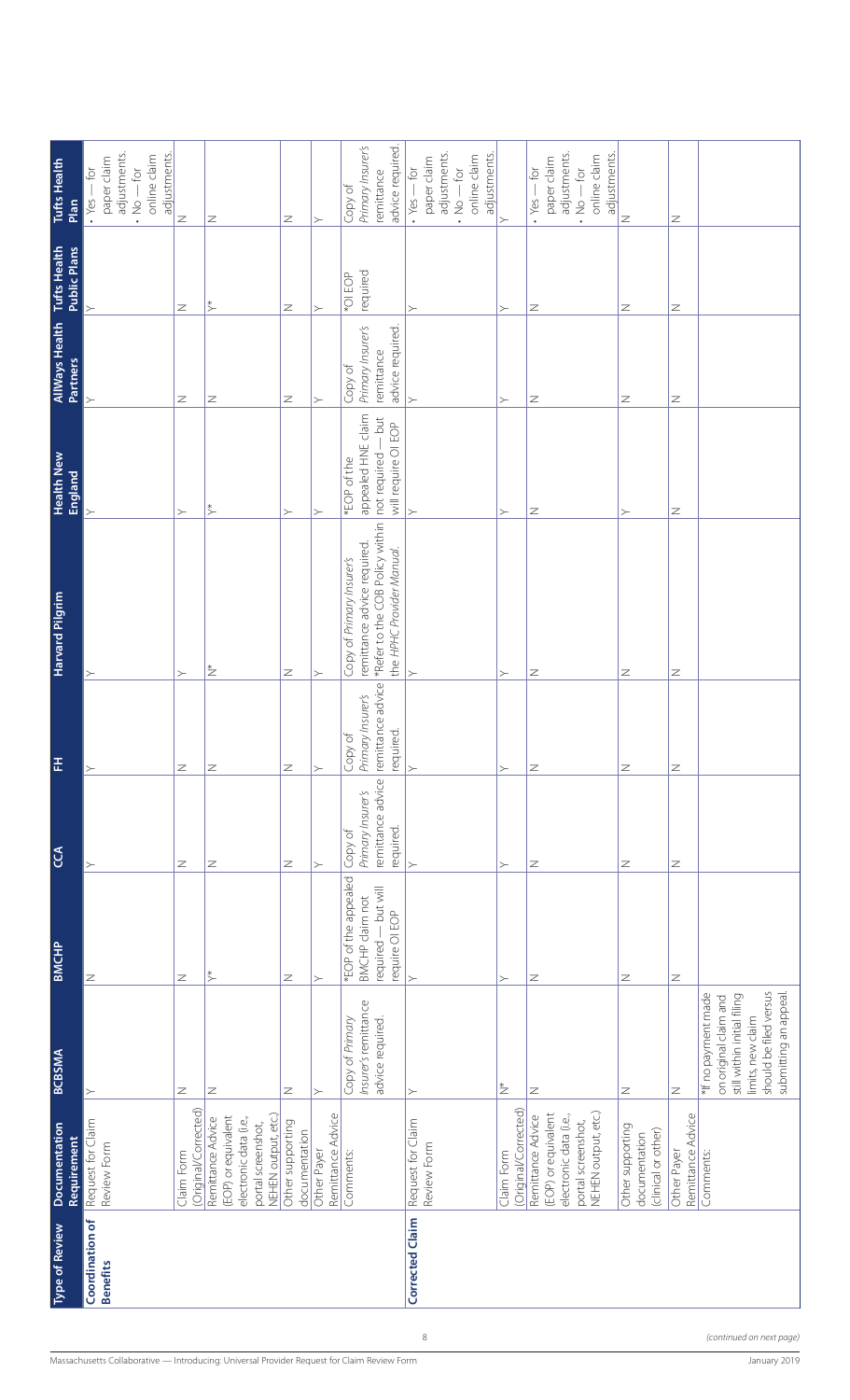| <b>Tufts Health</b><br>Plan                | adjustments.<br>adjustments.<br>online claim<br>paper claim<br>$\cdot$ Yes $-$ for<br>$NQ - fQI$ | $\geq$                                 | Z                                                                                                                  | ≻                                                              | Z                                   |                                                                                                                                                                                                                      |
|--------------------------------------------|--------------------------------------------------------------------------------------------------|----------------------------------------|--------------------------------------------------------------------------------------------------------------------|----------------------------------------------------------------|-------------------------------------|----------------------------------------------------------------------------------------------------------------------------------------------------------------------------------------------------------------------|
| <b>Tufts Health</b><br><b>Public Plans</b> | $\succ$                                                                                          | $\mathbb Z$                            | Z                                                                                                                  | $\succ$                                                        | $\mathbb Z$                         | documentation.<br>Claim# and<br>supporting                                                                                                                                                                           |
| <b>AllWays Health</b><br><b>Partners</b>   | ≻                                                                                                | $\mathbb Z$                            | ≻                                                                                                                  |                                                                | $\mathbb Z$                         |                                                                                                                                                                                                                      |
| <b>Health New</b><br>England               | $\succ$                                                                                          | $\mathbb Z$                            | Z                                                                                                                  | ≻                                                              | $\mathbb Z$                         | between the services<br>(e.g., different times/<br>If multiple services<br>different locations,<br>rendered on the<br>documentation<br>differentiation<br>should show<br>same DOS -<br>etc.).                        |
| Harvard Pilgrim                            |                                                                                                  |                                        | Z                                                                                                                  |                                                                | $\mathbb Z$                         |                                                                                                                                                                                                                      |
| 푼                                          | $\succ$<br>$\succ$                                                                               | $\succ$<br>$\succ$                     | $\geq$                                                                                                             | $\succ$                                                        | $\geq$                              | different locations,<br>services rendered<br>documentation<br>different times/<br>differentiation<br>should show<br>between the<br>services (e.g.,<br>on the same<br>multiple<br>supporting<br>$DS -$<br>etc.).<br>è |
| C <sub>C</sub>                             | $\succ$                                                                                          | $\mathbb Z$                            | Z                                                                                                                  | $\succ$                                                        | $\mathbb Z$                         | If multiple services<br>different locations,<br>rendered on the<br>documentation<br>different times/<br>differentiation<br>should show<br>between the<br>services (e.g.,<br>same DOS -<br>etc).                      |
| <b>BMCHP</b>                               | $\geq$                                                                                           | $\mathbb Z$                            | Z                                                                                                                  | $\succ$                                                        | $\mathbb Z$                         | between the services<br>(e.g., different times/<br>If multiple services<br>different locations,<br>are rendered on<br>documentation<br>the same DOS<br>differentiation<br>should show<br>etc.).                      |
| <b>BCBSMA</b>                              | $\succ$                                                                                          | $\mathbb Z$                            | Z                                                                                                                  | ⋟                                                              | $\mathbb Z$                         | between the services<br>(e.g., different times/<br>If multiple services<br>different locations,<br>rendered on the<br>documentation<br>differentiation<br>should show<br>same DOS<br>etc.).                          |
| <b>Documentation</b><br><b>Requirement</b> | Claim Review<br>Request for<br>Form                                                              | Claim Form<br>Corrected)<br>(Original/ | electronic data (i.e.,<br>(EOP) or equivalent<br>Remittance Advice<br>portal screenshot,<br>NEHEN output,<br>etc.) | documentation<br>supporting<br>(clinical or<br>other)<br>Other | Other Payer<br>Remittance<br>Advice | Comments:                                                                                                                                                                                                            |
| <b>Type of Review</b>                      | Duplicate Claim                                                                                  |                                        |                                                                                                                    |                                                                |                                     |                                                                                                                                                                                                                      |
|                                            |                                                                                                  |                                        |                                                                                                                    |                                                                | $\,9$                               |                                                                                                                                                                                                                      |
|                                            |                                                                                                  |                                        | Massachusetts Collaborative — Introducing: Universal Provider Request for Claim Review Form                        |                                                                |                                     |                                                                                                                                                                                                                      |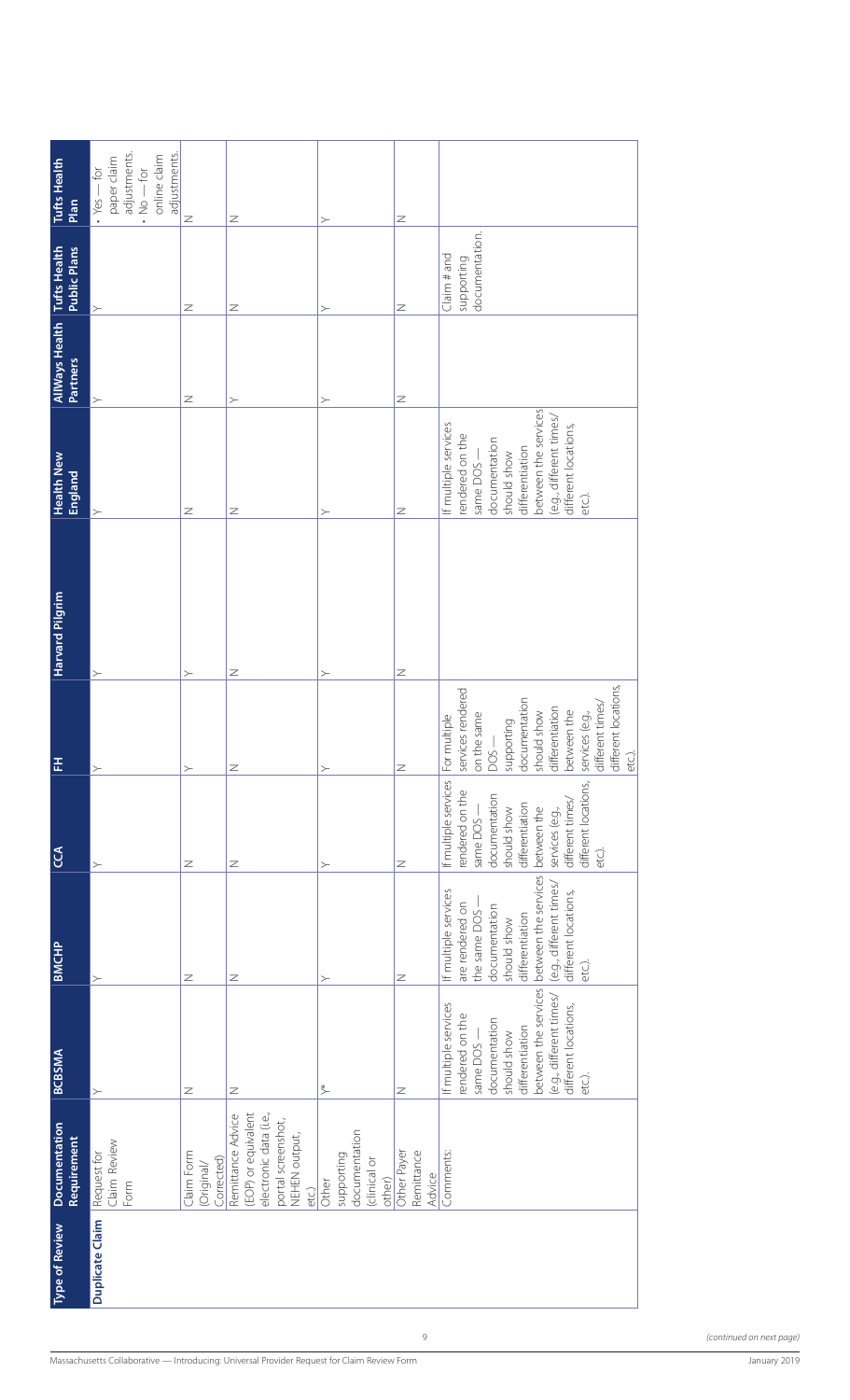| Tufts Health Plan                                                 | claim adjustments.<br>claim adjustments.<br>$\cdot$ No $-$ for online<br>$\cdot$ Yes $-$ for paper | $\geq$                              | $\succ$                                                                                                         | $\succ$                                                  | Z                                | section in the Claims<br>Limit Adjustments<br>refer to the Filing<br>Tufts Health Plan<br>Provider should<br>Provider Manual<br>documentation<br>Chapter of the<br>for supporting<br>Requirements<br>requirements.                                             |                 |
|-------------------------------------------------------------------|----------------------------------------------------------------------------------------------------|-------------------------------------|-----------------------------------------------------------------------------------------------------------------|----------------------------------------------------------|----------------------------------|----------------------------------------------------------------------------------------------------------------------------------------------------------------------------------------------------------------------------------------------------------------|-----------------|
| <b>Public Plans</b>                                               |                                                                                                    | $\mathbb Z$                         | Ζ                                                                                                               | $\succ$                                                  | Ζ                                | documentation.<br>Claim# and<br>supporting                                                                                                                                                                                                                     |                 |
| Health New England AllWays Health Tufts Health<br><b>Partners</b> |                                                                                                    | Z                                   | ≻                                                                                                               | $\succ$                                                  | Z                                | documentation.<br>Provider Manual<br><b>Health Partners</b><br>to the AllWays<br>for complete<br>should refer<br>acceptable<br>*Provider<br>listing of                                                                                                         |                 |
|                                                                   |                                                                                                    | ≻                                   | ≻                                                                                                               | ≻                                                        | ≻                                |                                                                                                                                                                                                                                                                |                 |
| <b>Harvard Pilgrim</b>                                            |                                                                                                    | $\succ$                             | $\mathbb Z$                                                                                                     | $\stackrel{*}{\succ}$                                    | $\overline{z}$                   | refer to the Filing<br>*Provider should<br>Policy within the<br>documentation<br>Provider Manual<br>Harvard Pilgrim<br>for supporting<br>requirements.<br>Limit Appeal                                                                                         |                 |
| 田                                                                 | $\rightarrow$                                                                                      | $\stackrel{*}{\geq}$                | $\succ$                                                                                                         | $\succ$                                                  | $\, \geq$                        | *Provider should<br>Provider Manual<br>documentation<br>refer to the FH<br>for supporting<br>requirements.                                                                                                                                                     |                 |
| CCA                                                               | $\succ$                                                                                            | $\mathbb Z$                         | $\mathbb Z$                                                                                                     | $\succ$                                                  | Z                                | · Computer printout<br>of patient account<br>another insurance<br>acceptable proof of<br>EOB from primary<br>carrier was billed.<br>timely submission:<br>Proof that the<br>are considered<br>The following<br>member or<br>insurance.<br>ledger.<br>$\bullet$ |                 |
| <b>BMCHP</b>                                                      | $\succ$                                                                                            | $\succ$                             | $\mathbb Z$                                                                                                     | $\succ$                                                  | $\succ$                          | member or another<br>acceptable proof of<br>· EOB from primary<br>timely submission:<br>insurance carrier<br>EDI transmission<br>were submitted<br>Proof that the<br>report if claims<br>are considered<br>The following<br>was billed.<br>insurance.          | electronically. |
| <b>BCBSMA</b>                                                     | ≻                                                                                                  | $\mathbb Z$                         | $\mathbb Z$                                                                                                     | $\stackrel{*}{\succ}$                                    | $\stackrel{*}{\geq}$             | complete listing<br>documentation.<br>the <i>BlueBook</i> for<br>should refer to<br>of acceptable<br>*Provider                                                                                                                                                 |                 |
| Type of Review Documentation<br><b>Requirement</b>                | Request for Claim Review<br>Form                                                                   | Claim Form (Original/<br>Corrected) | portal screenshot, NEHEN<br>(EOP) or equivalent<br>electronic data (i.e.,<br>Remittance Advice<br>output, etc.) | documentation (clinical<br>Other supporting<br>or other) | Other Payer Remittance<br>Advice | Comments:                                                                                                                                                                                                                                                      |                 |
|                                                                   | <b>Filing Limit</b>                                                                                |                                     |                                                                                                                 |                                                          |                                  |                                                                                                                                                                                                                                                                |                 |
|                                                                   |                                                                                                    |                                     |                                                                                                                 |                                                          |                                  | 10                                                                                                                                                                                                                                                             |                 |
|                                                                   |                                                                                                    |                                     |                                                                                                                 |                                                          |                                  | Massachusetts Collaborative - Introducing: Universal Provider Request for Claim Review Form                                                                                                                                                                    |                 |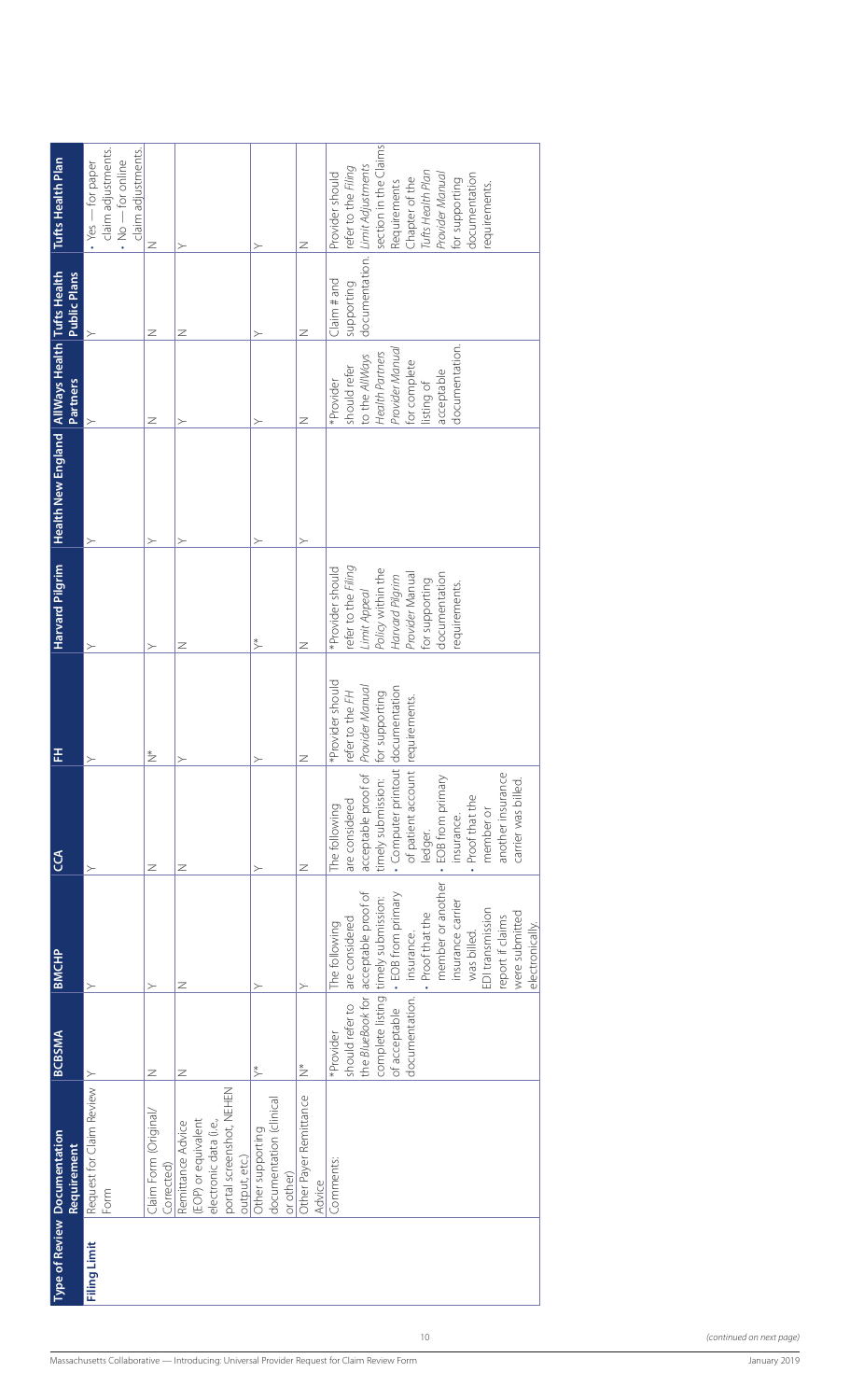| $\cdot$ Yes $-$ for paper claim<br>- for paper claim<br>$\cdot$ No $-$ for online claim<br>- for online claim<br>$\cdot$ Yes $-$ for paper claim<br>$\cdot$ No $-$ for online claim<br>adjustments.<br>adjustments.<br>adjustments.<br>adjustments.<br>adjustments.<br>adjustments.<br>$\cdot$ Yes-<br>$\frac{1}{2}$ .<br>$\geq$<br>$\geq$<br>$\mathbb Z$<br>$\geq$<br>Z<br>$\mathbb Z$<br>$\succ$<br>documentation.<br>documentation.<br>Claim# and<br>Claim# and<br>supporting<br>supporting<br>$\mathbb Z$<br>Z<br>$\mathbb Z$<br>$\mathbb Z$<br>Z<br>$\mathbb Z$<br>$\succ$<br>$\succ$<br>$\succ$<br>≻<br><b>Partners</b><br>$\mathbb Z$<br>$\mathbb Z$<br>$\mathbb Z$<br>Z<br>Z<br>Z<br>$\succ$<br>$\succ$<br>$\succ$<br>$\succ$<br><b>England</b><br>$\mathbb Z$<br>$\mathbb Z$<br>Z<br>Z<br>Ζ<br>Z<br>$\succ$<br>≻<br>≻<br>Pilgrim<br>$\mathbb Z$<br>$\mathbb Z$<br>Z<br>$\mathbb Z$<br>Z<br>Z<br>$\succ$<br>$\succ$<br>$\succ$<br>≻<br>$\mathbb Z$<br>Z<br>Z<br>Z<br>Z<br>Z<br>$\succ$<br>$\succ$<br>≻<br>$\succ$<br>Example: Inclusive service<br>(e.g., Medical Technology<br>Individual Consideration<br>$\vert\vert$<br>Payer Policy Clinical<br>denials).<br>denials.<br>$\, \geq$<br>$\mathbb Z$<br>$\mathbb Z$<br>$\mathbb Z$<br>Z<br>Z<br>$\succ$<br>$\succ$<br>$\succ$<br>$\succ$<br>$\mathbb Z$<br>$\, \geq$<br>$\mathbb Z$<br>Z<br>Z<br>$\mathbb Z$<br>$\succ$<br>$\succ$<br>$\succ$<br>$\succ$<br>Example: Inclusive service<br>(e.g., Medical Technology<br>Individual Consideration<br>Payer Policy Clinical =<br>denials).<br>denials.<br>$\mathbb Z$<br>Z<br>Z<br>Z<br>Z<br>Z<br>$\succ$<br>$\succ$<br>$\succ$<br>$\succ$<br>Claim Form (Original/<br>Claim Form (Original/<br>NEHEN output, etc.)<br>NEHEN output, etc.)<br>(EOP) or equivalent<br>(EOP) or equivalent<br>electronic data (i.e.,<br>electronic data (i.e.,<br>Remittance Advice<br>Remittance Advice<br>Remittance Advice<br>Remittance Advice<br>portal screenshot,<br>portal screenshot,<br>Request for Claim<br>Request for Claim<br>Other supporting<br>Other supporting<br>(clinical or other)<br>(clinical or other)<br>documentation<br>documentation<br>Requirement<br>Review Form<br>Review Form<br>Other Payer<br>Other Payer<br>Comments:<br>Comments<br>Corrected)<br>Corrected)<br>Payer Policy<br>Payer Policy<br>Payment<br>Clinical<br>11<br>(continued on next page)<br>Massachusetts Collaborative — Introducing: Universal Provider Request for Claim Review Form<br>January 2019 | <b>Type of Review</b> | Documentation | <b>BCBSMA</b> | <b>BMCHP</b> | $C\mathcal{C}$ | 푼 | <b>Harvard</b> | <b>Health New</b> | AllWays Health Tufts Health<br>Partners Public Plans | Tufts Health Plan |
|-----------------------------------------------------------------------------------------------------------------------------------------------------------------------------------------------------------------------------------------------------------------------------------------------------------------------------------------------------------------------------------------------------------------------------------------------------------------------------------------------------------------------------------------------------------------------------------------------------------------------------------------------------------------------------------------------------------------------------------------------------------------------------------------------------------------------------------------------------------------------------------------------------------------------------------------------------------------------------------------------------------------------------------------------------------------------------------------------------------------------------------------------------------------------------------------------------------------------------------------------------------------------------------------------------------------------------------------------------------------------------------------------------------------------------------------------------------------------------------------------------------------------------------------------------------------------------------------------------------------------------------------------------------------------------------------------------------------------------------------------------------------------------------------------------------------------------------------------------------------------------------------------------------------------------------------------------------------------------------------------------------------------------------------------------------------------------------------------------------------------------------------------------------------------------------------------------------------------------------------------------------------------------------------------------------------------------------------------------------------------------------------------------------------------------------------------------------------------------------------------|-----------------------|---------------|---------------|--------------|----------------|---|----------------|-------------------|------------------------------------------------------|-------------------|
|                                                                                                                                                                                                                                                                                                                                                                                                                                                                                                                                                                                                                                                                                                                                                                                                                                                                                                                                                                                                                                                                                                                                                                                                                                                                                                                                                                                                                                                                                                                                                                                                                                                                                                                                                                                                                                                                                                                                                                                                                                                                                                                                                                                                                                                                                                                                                                                                                                                                                               |                       |               |               |              |                |   |                |                   |                                                      |                   |
|                                                                                                                                                                                                                                                                                                                                                                                                                                                                                                                                                                                                                                                                                                                                                                                                                                                                                                                                                                                                                                                                                                                                                                                                                                                                                                                                                                                                                                                                                                                                                                                                                                                                                                                                                                                                                                                                                                                                                                                                                                                                                                                                                                                                                                                                                                                                                                                                                                                                                               |                       |               |               |              |                |   |                |                   |                                                      |                   |
|                                                                                                                                                                                                                                                                                                                                                                                                                                                                                                                                                                                                                                                                                                                                                                                                                                                                                                                                                                                                                                                                                                                                                                                                                                                                                                                                                                                                                                                                                                                                                                                                                                                                                                                                                                                                                                                                                                                                                                                                                                                                                                                                                                                                                                                                                                                                                                                                                                                                                               |                       |               |               |              |                |   |                |                   |                                                      |                   |
|                                                                                                                                                                                                                                                                                                                                                                                                                                                                                                                                                                                                                                                                                                                                                                                                                                                                                                                                                                                                                                                                                                                                                                                                                                                                                                                                                                                                                                                                                                                                                                                                                                                                                                                                                                                                                                                                                                                                                                                                                                                                                                                                                                                                                                                                                                                                                                                                                                                                                               |                       |               |               |              |                |   |                |                   |                                                      |                   |
|                                                                                                                                                                                                                                                                                                                                                                                                                                                                                                                                                                                                                                                                                                                                                                                                                                                                                                                                                                                                                                                                                                                                                                                                                                                                                                                                                                                                                                                                                                                                                                                                                                                                                                                                                                                                                                                                                                                                                                                                                                                                                                                                                                                                                                                                                                                                                                                                                                                                                               |                       |               |               |              |                |   |                |                   |                                                      |                   |
|                                                                                                                                                                                                                                                                                                                                                                                                                                                                                                                                                                                                                                                                                                                                                                                                                                                                                                                                                                                                                                                                                                                                                                                                                                                                                                                                                                                                                                                                                                                                                                                                                                                                                                                                                                                                                                                                                                                                                                                                                                                                                                                                                                                                                                                                                                                                                                                                                                                                                               |                       |               |               |              |                |   |                |                   |                                                      |                   |
|                                                                                                                                                                                                                                                                                                                                                                                                                                                                                                                                                                                                                                                                                                                                                                                                                                                                                                                                                                                                                                                                                                                                                                                                                                                                                                                                                                                                                                                                                                                                                                                                                                                                                                                                                                                                                                                                                                                                                                                                                                                                                                                                                                                                                                                                                                                                                                                                                                                                                               |                       |               |               |              |                |   |                |                   |                                                      |                   |
|                                                                                                                                                                                                                                                                                                                                                                                                                                                                                                                                                                                                                                                                                                                                                                                                                                                                                                                                                                                                                                                                                                                                                                                                                                                                                                                                                                                                                                                                                                                                                                                                                                                                                                                                                                                                                                                                                                                                                                                                                                                                                                                                                                                                                                                                                                                                                                                                                                                                                               |                       |               |               |              |                |   |                |                   |                                                      |                   |
|                                                                                                                                                                                                                                                                                                                                                                                                                                                                                                                                                                                                                                                                                                                                                                                                                                                                                                                                                                                                                                                                                                                                                                                                                                                                                                                                                                                                                                                                                                                                                                                                                                                                                                                                                                                                                                                                                                                                                                                                                                                                                                                                                                                                                                                                                                                                                                                                                                                                                               |                       |               |               |              |                |   |                |                   |                                                      |                   |
|                                                                                                                                                                                                                                                                                                                                                                                                                                                                                                                                                                                                                                                                                                                                                                                                                                                                                                                                                                                                                                                                                                                                                                                                                                                                                                                                                                                                                                                                                                                                                                                                                                                                                                                                                                                                                                                                                                                                                                                                                                                                                                                                                                                                                                                                                                                                                                                                                                                                                               |                       |               |               |              |                |   |                |                   |                                                      |                   |
|                                                                                                                                                                                                                                                                                                                                                                                                                                                                                                                                                                                                                                                                                                                                                                                                                                                                                                                                                                                                                                                                                                                                                                                                                                                                                                                                                                                                                                                                                                                                                                                                                                                                                                                                                                                                                                                                                                                                                                                                                                                                                                                                                                                                                                                                                                                                                                                                                                                                                               |                       |               |               |              |                |   |                |                   |                                                      |                   |
|                                                                                                                                                                                                                                                                                                                                                                                                                                                                                                                                                                                                                                                                                                                                                                                                                                                                                                                                                                                                                                                                                                                                                                                                                                                                                                                                                                                                                                                                                                                                                                                                                                                                                                                                                                                                                                                                                                                                                                                                                                                                                                                                                                                                                                                                                                                                                                                                                                                                                               |                       |               |               |              |                |   |                |                   |                                                      |                   |
|                                                                                                                                                                                                                                                                                                                                                                                                                                                                                                                                                                                                                                                                                                                                                                                                                                                                                                                                                                                                                                                                                                                                                                                                                                                                                                                                                                                                                                                                                                                                                                                                                                                                                                                                                                                                                                                                                                                                                                                                                                                                                                                                                                                                                                                                                                                                                                                                                                                                                               |                       |               |               |              |                |   |                |                   |                                                      |                   |
|                                                                                                                                                                                                                                                                                                                                                                                                                                                                                                                                                                                                                                                                                                                                                                                                                                                                                                                                                                                                                                                                                                                                                                                                                                                                                                                                                                                                                                                                                                                                                                                                                                                                                                                                                                                                                                                                                                                                                                                                                                                                                                                                                                                                                                                                                                                                                                                                                                                                                               |                       |               |               |              |                |   |                |                   |                                                      |                   |
|                                                                                                                                                                                                                                                                                                                                                                                                                                                                                                                                                                                                                                                                                                                                                                                                                                                                                                                                                                                                                                                                                                                                                                                                                                                                                                                                                                                                                                                                                                                                                                                                                                                                                                                                                                                                                                                                                                                                                                                                                                                                                                                                                                                                                                                                                                                                                                                                                                                                                               |                       |               |               |              |                |   |                |                   |                                                      |                   |
|                                                                                                                                                                                                                                                                                                                                                                                                                                                                                                                                                                                                                                                                                                                                                                                                                                                                                                                                                                                                                                                                                                                                                                                                                                                                                                                                                                                                                                                                                                                                                                                                                                                                                                                                                                                                                                                                                                                                                                                                                                                                                                                                                                                                                                                                                                                                                                                                                                                                                               |                       |               |               |              |                |   |                |                   |                                                      |                   |
|                                                                                                                                                                                                                                                                                                                                                                                                                                                                                                                                                                                                                                                                                                                                                                                                                                                                                                                                                                                                                                                                                                                                                                                                                                                                                                                                                                                                                                                                                                                                                                                                                                                                                                                                                                                                                                                                                                                                                                                                                                                                                                                                                                                                                                                                                                                                                                                                                                                                                               |                       |               |               |              |                |   |                |                   |                                                      |                   |
|                                                                                                                                                                                                                                                                                                                                                                                                                                                                                                                                                                                                                                                                                                                                                                                                                                                                                                                                                                                                                                                                                                                                                                                                                                                                                                                                                                                                                                                                                                                                                                                                                                                                                                                                                                                                                                                                                                                                                                                                                                                                                                                                                                                                                                                                                                                                                                                                                                                                                               |                       |               |               |              |                |   |                |                   |                                                      |                   |
|                                                                                                                                                                                                                                                                                                                                                                                                                                                                                                                                                                                                                                                                                                                                                                                                                                                                                                                                                                                                                                                                                                                                                                                                                                                                                                                                                                                                                                                                                                                                                                                                                                                                                                                                                                                                                                                                                                                                                                                                                                                                                                                                                                                                                                                                                                                                                                                                                                                                                               |                       |               |               |              |                |   |                |                   |                                                      |                   |
|                                                                                                                                                                                                                                                                                                                                                                                                                                                                                                                                                                                                                                                                                                                                                                                                                                                                                                                                                                                                                                                                                                                                                                                                                                                                                                                                                                                                                                                                                                                                                                                                                                                                                                                                                                                                                                                                                                                                                                                                                                                                                                                                                                                                                                                                                                                                                                                                                                                                                               |                       |               |               |              |                |   |                |                   |                                                      |                   |
|                                                                                                                                                                                                                                                                                                                                                                                                                                                                                                                                                                                                                                                                                                                                                                                                                                                                                                                                                                                                                                                                                                                                                                                                                                                                                                                                                                                                                                                                                                                                                                                                                                                                                                                                                                                                                                                                                                                                                                                                                                                                                                                                                                                                                                                                                                                                                                                                                                                                                               |                       |               |               |              |                |   |                |                   |                                                      |                   |
|                                                                                                                                                                                                                                                                                                                                                                                                                                                                                                                                                                                                                                                                                                                                                                                                                                                                                                                                                                                                                                                                                                                                                                                                                                                                                                                                                                                                                                                                                                                                                                                                                                                                                                                                                                                                                                                                                                                                                                                                                                                                                                                                                                                                                                                                                                                                                                                                                                                                                               |                       |               |               |              |                |   |                |                   |                                                      |                   |
|                                                                                                                                                                                                                                                                                                                                                                                                                                                                                                                                                                                                                                                                                                                                                                                                                                                                                                                                                                                                                                                                                                                                                                                                                                                                                                                                                                                                                                                                                                                                                                                                                                                                                                                                                                                                                                                                                                                                                                                                                                                                                                                                                                                                                                                                                                                                                                                                                                                                                               |                       |               |               |              |                |   |                |                   |                                                      |                   |
|                                                                                                                                                                                                                                                                                                                                                                                                                                                                                                                                                                                                                                                                                                                                                                                                                                                                                                                                                                                                                                                                                                                                                                                                                                                                                                                                                                                                                                                                                                                                                                                                                                                                                                                                                                                                                                                                                                                                                                                                                                                                                                                                                                                                                                                                                                                                                                                                                                                                                               |                       |               |               |              |                |   |                |                   |                                                      |                   |
|                                                                                                                                                                                                                                                                                                                                                                                                                                                                                                                                                                                                                                                                                                                                                                                                                                                                                                                                                                                                                                                                                                                                                                                                                                                                                                                                                                                                                                                                                                                                                                                                                                                                                                                                                                                                                                                                                                                                                                                                                                                                                                                                                                                                                                                                                                                                                                                                                                                                                               |                       |               |               |              |                |   |                |                   |                                                      |                   |
|                                                                                                                                                                                                                                                                                                                                                                                                                                                                                                                                                                                                                                                                                                                                                                                                                                                                                                                                                                                                                                                                                                                                                                                                                                                                                                                                                                                                                                                                                                                                                                                                                                                                                                                                                                                                                                                                                                                                                                                                                                                                                                                                                                                                                                                                                                                                                                                                                                                                                               |                       |               |               |              |                |   |                |                   |                                                      |                   |
|                                                                                                                                                                                                                                                                                                                                                                                                                                                                                                                                                                                                                                                                                                                                                                                                                                                                                                                                                                                                                                                                                                                                                                                                                                                                                                                                                                                                                                                                                                                                                                                                                                                                                                                                                                                                                                                                                                                                                                                                                                                                                                                                                                                                                                                                                                                                                                                                                                                                                               |                       |               |               |              |                |   |                |                   |                                                      |                   |
|                                                                                                                                                                                                                                                                                                                                                                                                                                                                                                                                                                                                                                                                                                                                                                                                                                                                                                                                                                                                                                                                                                                                                                                                                                                                                                                                                                                                                                                                                                                                                                                                                                                                                                                                                                                                                                                                                                                                                                                                                                                                                                                                                                                                                                                                                                                                                                                                                                                                                               |                       |               |               |              |                |   |                |                   |                                                      |                   |
|                                                                                                                                                                                                                                                                                                                                                                                                                                                                                                                                                                                                                                                                                                                                                                                                                                                                                                                                                                                                                                                                                                                                                                                                                                                                                                                                                                                                                                                                                                                                                                                                                                                                                                                                                                                                                                                                                                                                                                                                                                                                                                                                                                                                                                                                                                                                                                                                                                                                                               |                       |               |               |              |                |   |                |                   |                                                      |                   |
|                                                                                                                                                                                                                                                                                                                                                                                                                                                                                                                                                                                                                                                                                                                                                                                                                                                                                                                                                                                                                                                                                                                                                                                                                                                                                                                                                                                                                                                                                                                                                                                                                                                                                                                                                                                                                                                                                                                                                                                                                                                                                                                                                                                                                                                                                                                                                                                                                                                                                               |                       |               |               |              |                |   |                |                   |                                                      |                   |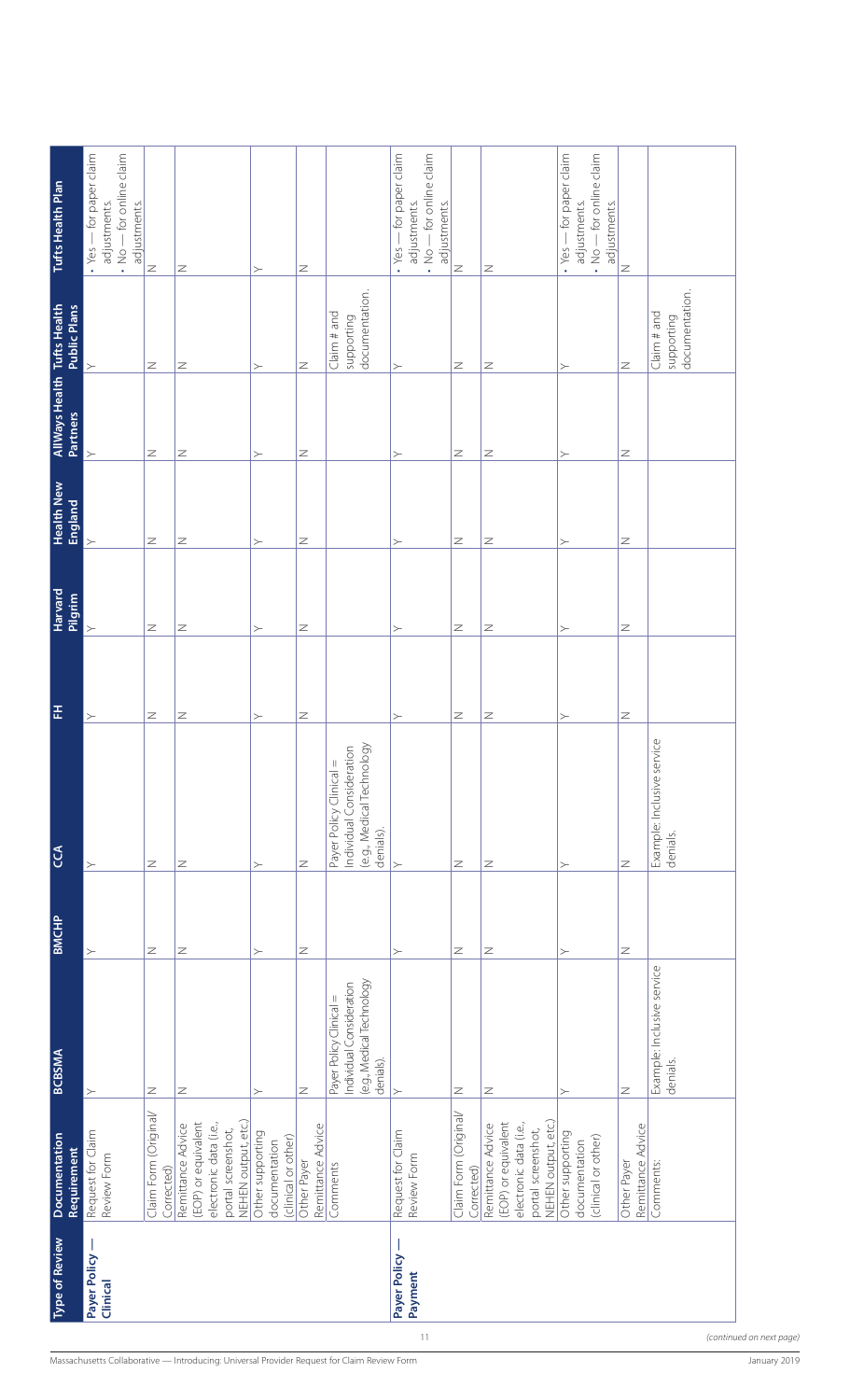|                                                                                | Requirement                                                                                                     |                                                                                                                                                                                                                                                                                                                                                                                                                            |             |                                                                                                                                                                                                                                                                                                                               |                                                                                                                                                                                                                                                                                                                            | Harvard Pilgrim | <b>England</b> | AllWays Health<br><b>Partners</b>          | <b>Public Plans</b>                        |                                                                                                                                    |
|--------------------------------------------------------------------------------|-----------------------------------------------------------------------------------------------------------------|----------------------------------------------------------------------------------------------------------------------------------------------------------------------------------------------------------------------------------------------------------------------------------------------------------------------------------------------------------------------------------------------------------------------------|-------------|-------------------------------------------------------------------------------------------------------------------------------------------------------------------------------------------------------------------------------------------------------------------------------------------------------------------------------|----------------------------------------------------------------------------------------------------------------------------------------------------------------------------------------------------------------------------------------------------------------------------------------------------------------------------|-----------------|----------------|--------------------------------------------|--------------------------------------------|------------------------------------------------------------------------------------------------------------------------------------|
| Authorization<br>Notification/<br>Denial or<br>Payment<br>Pre-cert/<br>Reduced | Request for Claim<br>Review Form                                                                                |                                                                                                                                                                                                                                                                                                                                                                                                                            | ≻           |                                                                                                                                                                                                                                                                                                                               |                                                                                                                                                                                                                                                                                                                            |                 |                | $\succ$                                    | ≻                                          | adjustments.<br>adjustments.<br>online claim<br>paper claim<br>$\cdot$ Yes $-$ for<br>$-\frac{1}{2}$<br>$\frac{1}{2}$<br>$\bullet$ |
|                                                                                | (Original/Corrected)<br>Claim Form                                                                              | Z                                                                                                                                                                                                                                                                                                                                                                                                                          | $\succ$     | Z                                                                                                                                                                                                                                                                                                                             | Z                                                                                                                                                                                                                                                                                                                          | Z               |                | Z                                          | Z                                          | Z                                                                                                                                  |
|                                                                                | NEHEN output, etc.)<br>(EOP) or equivalent<br>electronic data (i.e.,<br>Remittance Advice<br>portal screenshot, | Ζ                                                                                                                                                                                                                                                                                                                                                                                                                          | $\succ$     | Z                                                                                                                                                                                                                                                                                                                             | z                                                                                                                                                                                                                                                                                                                          | Z               | ≻              | $\succ$                                    | Z                                          | Z                                                                                                                                  |
|                                                                                | Other supporting<br>(clinical or other)<br>documentation                                                        | $\stackrel{*}{\geq}$                                                                                                                                                                                                                                                                                                                                                                                                       | $\succ$     | $\succ$                                                                                                                                                                                                                                                                                                                       |                                                                                                                                                                                                                                                                                                                            | $\succ$         |                | ≻                                          | ≻                                          | ≻                                                                                                                                  |
|                                                                                | Remittance Advice<br>Other Payer                                                                                | $\mathbb Z$                                                                                                                                                                                                                                                                                                                                                                                                                | $\mathbb Z$ | $\mathbb Z$                                                                                                                                                                                                                                                                                                                   | z                                                                                                                                                                                                                                                                                                                          | $\mathbb Z$     |                | $\mathbb Z$                                | $\mathbb Z$                                | $\mathbb Z$                                                                                                                        |
|                                                                                | Comments:                                                                                                       | Clinical Appeals process as<br>Authorization follows the<br>Authorization and a valid<br>and would not fall under<br>outlined in the BlueBook<br>This appeal process is to<br>request an adjustment<br>Pre-cert/Authorization<br>is now on file. Appeals<br>Pre-cert/Authorization<br>this review process for<br>for claims, which have<br>to overturn a denied<br>denied for Pre-cert/<br>or request Pre-cert/<br>claims. |             | be used for denied<br>related to Pre-cert/<br>process to request<br>and Level of Care<br>process is also to<br>now on file. This<br>Authorization is<br>clinical appeals<br>Use this appeal<br>for no Pre-cert/<br>adjustment of<br>Authorization<br>claims denied<br>Authorization<br>where a valid<br>Pre-cert/<br>appeals. | Authorization where<br>be used for denied<br>related to Pre-cert/<br>process to request<br>and Level of Care<br>process is also to<br>now on file. This<br>Authorization is<br>clinical appeals<br>a valid Pre-cert/<br>Use this appeal<br>for no Pre-cert/<br>adjustment of<br>claims denied<br>Authorization<br>appeals. |                 |                | documentation.<br>Claim# and<br>supporting | documentation.<br>Claim# and<br>supporting |                                                                                                                                    |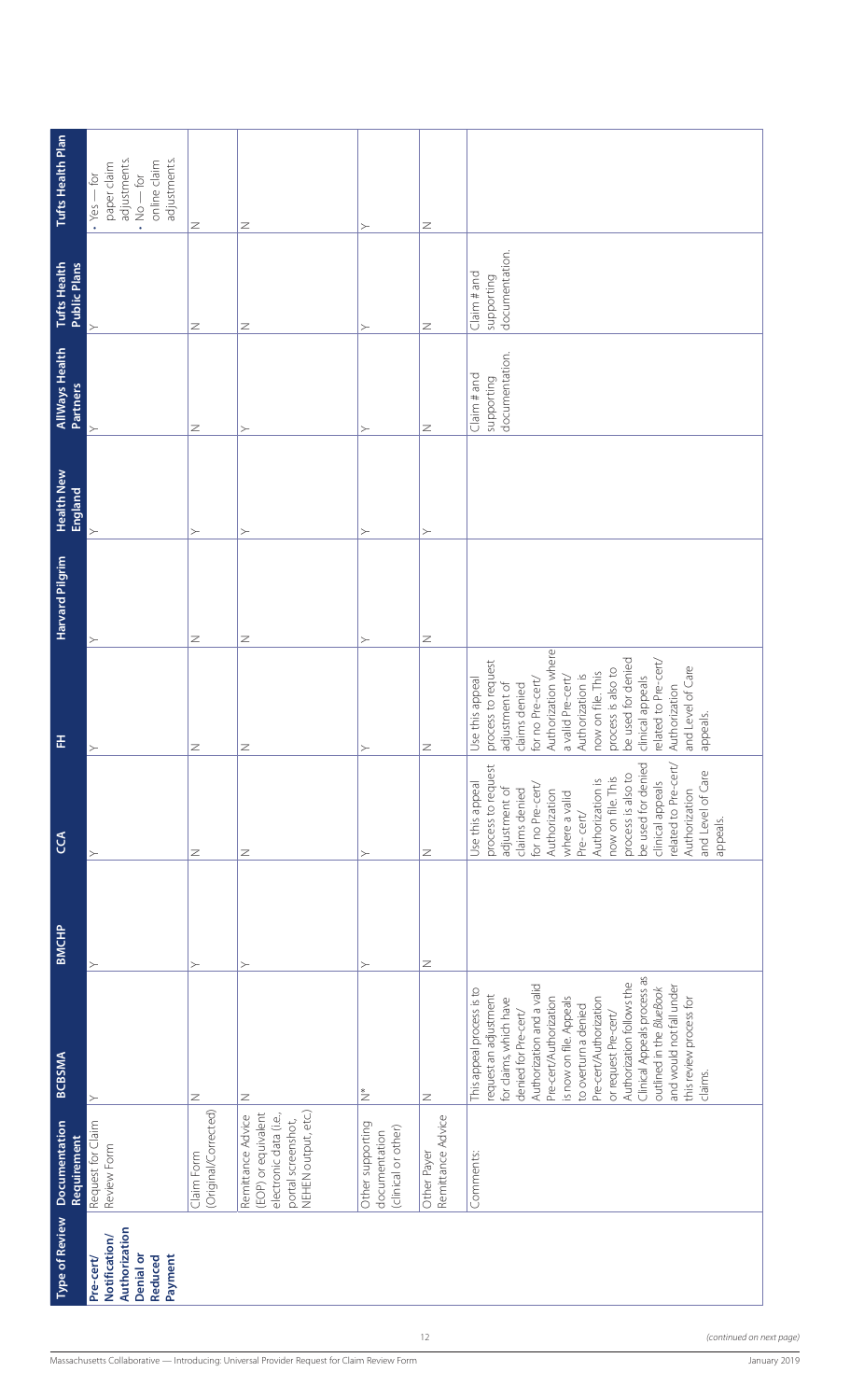| Tufts Health Plan                    | $\cdot$ Yes $-$ for paper claim<br>$\cdot$ No $-$ for online claim<br>adjustments.<br>adjustments. | $\mathbb Z$                      | Z                                                                                                         | $\succ$                                               | $\mathbb Z$                      |                                                                                           | - for paper claim<br>$\cdot$ No $-$ for online claim<br>adjustments.<br>adjustments.<br>$\cdot$ Yes – | $\overline{z}$                  | Z                                                                                                         | $\succ$                                               | $\mathbb Z$                   |                                                       |              |
|--------------------------------------|----------------------------------------------------------------------------------------------------|----------------------------------|-----------------------------------------------------------------------------------------------------------|-------------------------------------------------------|----------------------------------|-------------------------------------------------------------------------------------------|-------------------------------------------------------------------------------------------------------|---------------------------------|-----------------------------------------------------------------------------------------------------------|-------------------------------------------------------|-------------------------------|-------------------------------------------------------|--------------|
| <b>Tufts Health</b><br>Public Plans  | $\succ$                                                                                            | Z                                | Z                                                                                                         | $\succ$                                               | $\mathbb Z$                      | documentation.<br>Claim# and<br>supporting                                                | Z                                                                                                     | Z                               | Z                                                                                                         | $\succ$                                               | $\mathbb Z$                   | documentation.<br>Claim# and<br>supporting            |              |
| Partners<br><b>AllWays</b><br>Health | $\succ$                                                                                            | $\mathbb Z$                      | $\succ$                                                                                                   | $\succ$                                               | Z                                |                                                                                           | $\succ$                                                                                               | Z                               | $\mathbb Z$                                                                                               | $\succ$                                               | Z                             |                                                       |              |
| <b>Health New</b><br>England         | don't require<br>N/A (We<br>referrals.)                                                            | $\stackrel{\triangleleft}{\geq}$ | $\stackrel{\textstyle<}{\geq}$                                                                            | $\stackrel{\triangleleft}{\geq}$                      | Z                                |                                                                                           | $\succ$                                                                                               | $\succ$                         | $\succ$                                                                                                   | $\succ$                                               | $\succ$                       |                                                       |              |
| <b>Harvard Pilgrim</b>               | $\succ$                                                                                            | $\succ$                          | Z                                                                                                         | $\mathbb Z$                                           | $\mathbb Z$                      |                                                                                           | $\succ$                                                                                               | Z                               | $\mathbb Z$                                                                                               | $\succ$                                               | $\mathbb Z$                   | on appeal letter.<br>when indicated<br>Include Case # |              |
| 푼                                    | $\succ$                                                                                            | Submit corrected<br>claim.       | $\, \geq$                                                                                                 | $\mathbb Z$                                           | $\geq$                           | Physician's name and<br>should be submitted<br>Corrected claim<br>with Referring<br>NPI#. | $\succ$                                                                                               | Z                               | $\mathbb Z$                                                                                               | $\succ$                                               | $\mathbb Z$                   |                                                       |              |
| <b>SCA</b>                           | $\succ$                                                                                            | Z                                | Z                                                                                                         | $\succ$                                               | $\mathbb Z$                      |                                                                                           | $\succ$                                                                                               | Z                               | $\mathbb Z$                                                                                               | $\succ$                                               | Z                             |                                                       |              |
| <b>BMCHP</b>                         | N/A - Referrals<br>not required                                                                    | $\stackrel{\triangleleft}{\geq}$ | $\leq$                                                                                                    | $\stackrel{\triangleleft}{\geq}$                      | $\stackrel{\triangleleft}{\geq}$ |                                                                                           | $\succ$                                                                                               | Z                               | Z                                                                                                         | $\succ$                                               | Z                             |                                                       |              |
| <b>BCBSMA</b>                        | ≻                                                                                                  | Z                                | $\mathbb Z$                                                                                               | $\succ$                                               | $\mathbb Z$                      |                                                                                           | $\succ$                                                                                               | Z                               | $\mathbb Z$                                                                                               | $\succ$                                               | Z                             |                                                       |              |
| <b>Documentation Requirement</b>     | Request for Claim Review Form                                                                      | Claim Form (Original/Corrected)  | Remittance Advice (EOP) or equivalent<br>electronic data (i.e., portal screenshot,<br>NEHEN output, etc.) | Other supporting documentation<br>(clinical or other) | Other Payer Remittance Advice    | Comments:                                                                                 | Request for Claim Review Form                                                                         | Claim Form (Original/Corrected) | Remittance Advice (EOP) or equivalent<br>electronic data (i.e., portal screenshot,<br>NEHEN output, etc.) | Other supporting documentation<br>(clinical or other) | Other Payer Remittance Advice | Comments:                                             |              |
| <b>Type of Review</b>                | <b>Referral Denial</b>                                                                             |                                  |                                                                                                           |                                                       |                                  |                                                                                           | Information<br>Request for<br><b>Additional</b>                                                       |                                 |                                                                                                           |                                                       |                               |                                                       |              |
|                                      |                                                                                                    |                                  | Massachusetts Collaborative - Introducing: Universal Provider Request for Claim Review Form               |                                                       |                                  | 13                                                                                        |                                                                                                       |                                 |                                                                                                           |                                                       |                               | (continued on next page)                              | January 2019 |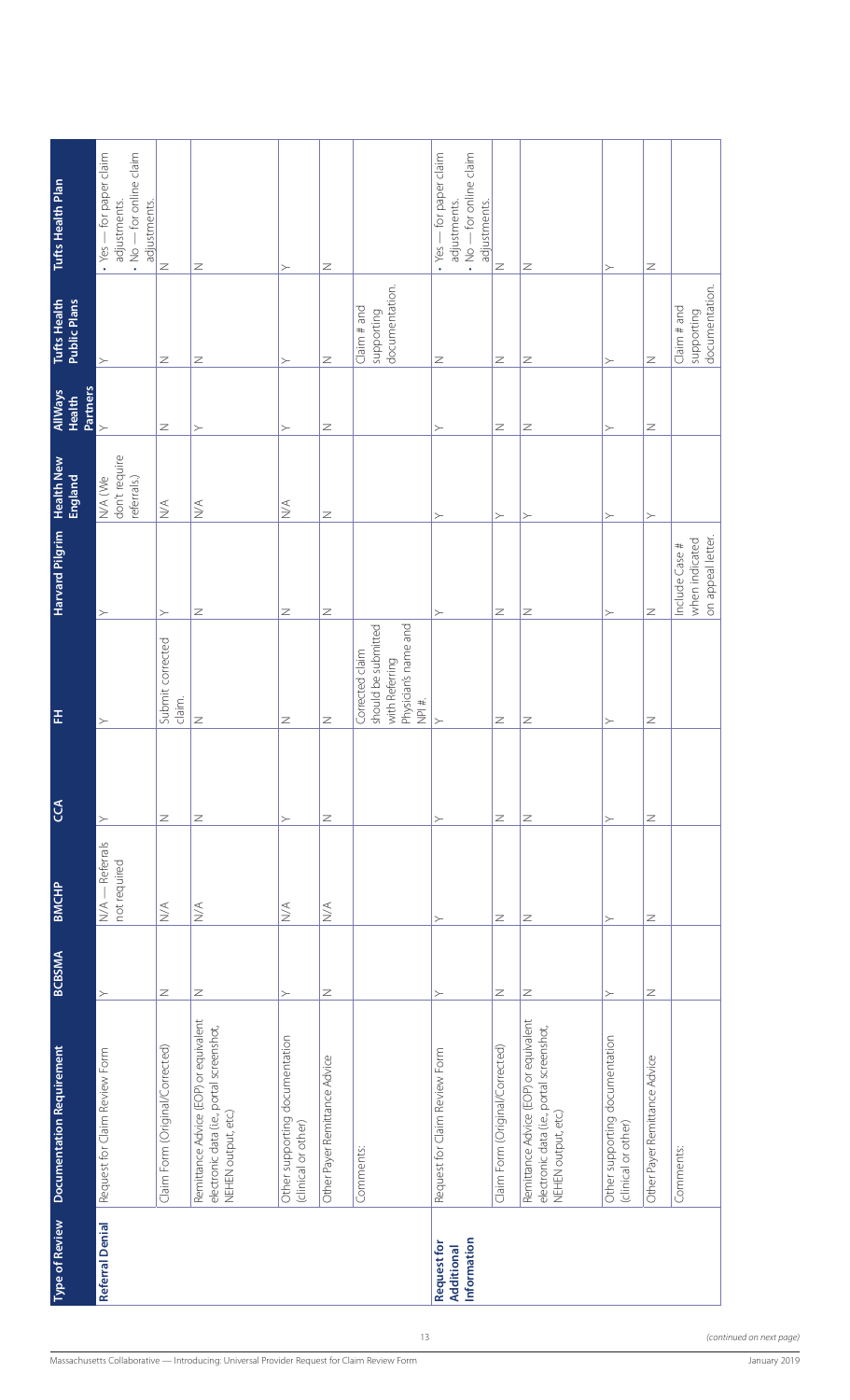|                                                                                             | <b>Type of Review</b>    | Documentation                                                                                                   | <b>BCBSMA</b>                                                                                                      | <b>BMCHP</b>                                              | $\mathfrak{S}$                                         | 푼                                                         | Harvard Pilgrim                                        | <b>Health New</b>                                      |                                                                                                                       | AllWays Health Tufts Health Public Plans                                                              | Tufts Health Plan                                      |
|---------------------------------------------------------------------------------------------|--------------------------|-----------------------------------------------------------------------------------------------------------------|--------------------------------------------------------------------------------------------------------------------|-----------------------------------------------------------|--------------------------------------------------------|-----------------------------------------------------------|--------------------------------------------------------|--------------------------------------------------------|-----------------------------------------------------------------------------------------------------------------------|-------------------------------------------------------------------------------------------------------|--------------------------------------------------------|
|                                                                                             |                          | Requirement                                                                                                     |                                                                                                                    |                                                           |                                                        |                                                           |                                                        | England                                                | Partners                                                                                                              |                                                                                                       |                                                        |
|                                                                                             | Retraction of<br>Payment | Request for Claim Review<br>Form                                                                                | $\geq$                                                                                                             | $\succ$                                                   | ≻                                                      | $\succ$                                                   |                                                        |                                                        | ≻                                                                                                                     | $\succ$                                                                                               | claim adjustments.<br>- for paper<br>Yes-              |
|                                                                                             |                          | Claim Form (Original/<br>Corrected)                                                                             | Z                                                                                                                  | Ζ                                                         | Z                                                      | Z                                                         | Z                                                      | Z                                                      | Z                                                                                                                     | Z                                                                                                     | $\geq$                                                 |
|                                                                                             |                          | portal screenshot, NEHEN<br>(EOP) or equivalent<br>electronic data (i.e.,<br>Remittance Advice<br>output, etc.) | $\overset{*}{\geq}$                                                                                                | $\succ$                                                   | Z                                                      | Z                                                         | Z                                                      | ≻                                                      | $^*$                                                                                                                  | Z                                                                                                     | ≻                                                      |
|                                                                                             |                          | documentation (clinical<br>Other supporting<br>or other)                                                        | $\stackrel{*}{\geq}$                                                                                               | $\succ$                                                   | $\stackrel{*}{\geq}$                                   | $\stackrel{*}{\geq}$                                      | Z                                                      | ≻                                                      | $\stackrel{*}{\geq}$                                                                                                  | Z                                                                                                     | Z                                                      |
|                                                                                             |                          | Other Payer Remittance<br>Advice                                                                                | $\overset{*}{\geq}$                                                                                                | $\succ$                                                   | Z                                                      | Z                                                         | Z                                                      | $\succ$                                                | Z                                                                                                                     | Z                                                                                                     | $\geq$                                                 |
| Massachusetts Collaborative - Introducing: Universal Provider Request for Claim Review Form |                          | Comments:                                                                                                       | for retraction. If for<br>(OI), OI EOP must<br>Other Insurance<br>indicate reason<br>*Request must<br>be included. | indicate reason<br>Request must<br>for retraction.        | *Please specify<br>retraction.<br>reason for           | *Please specify<br>reason for<br>retraction.              | Please specify<br>retraction.<br>reason for            | Please specify<br>retraction.<br>reason for            | OI EOP must be<br>indicate reason<br>*Request must<br>Insurance (OI),<br>for retraction.<br>If for Other<br>included. | Request must indicate<br>reason for retraction.                                                       | Please specify<br>retraction.<br>reason for            |
| 14                                                                                          | Other                    | Request for Claim Review<br>Form                                                                                | $\succ$                                                                                                            | $\succ$                                                   | $\succ$                                                | $\succ$                                                   | $\succ$                                                | $\succ$                                                | $\succ$                                                                                                               | Z                                                                                                     | $\stackrel{\triangleleft}{\geq}$                       |
|                                                                                             |                          | Claim Form (Original/<br>Corrected)                                                                             | Z                                                                                                                  | $\succ$                                                   | Z                                                      | Z                                                         | $\succ$                                                | $\succ$                                                | Z                                                                                                                     | Z                                                                                                     | $\stackrel{\triangleleft}{\geq}$                       |
|                                                                                             |                          | portal screenshot, NEHEN<br>(EOP) or equivalent<br>Remittance Advice<br>electronic data (i.e.,<br>output, etc.) | Z                                                                                                                  | Z                                                         | Z                                                      | Z                                                         | Z                                                      | ≻                                                      | Z                                                                                                                     | $\stackrel{*}{\geq}$                                                                                  | $\stackrel{\triangleleft}{\geq}$                       |
|                                                                                             |                          | documentation (clinical<br>Other supporting<br>or other)                                                        | $\succ$                                                                                                            | $\succ$                                                   | $\succ$                                                | $\succ$                                                   | $\succ$                                                | $\succ$                                                | $\succ$                                                                                                               | $\stackrel{*}{\geq}$                                                                                  | $\succ$                                                |
|                                                                                             |                          | Other Payer Remittance<br>Advice                                                                                | $\succ$                                                                                                            | $\succ$                                                   | $\geq$                                                 | $\succ$                                                   | $\succ$                                                | $\succ$                                                | $\succ$                                                                                                               | $\succ$                                                                                               | $\succ$                                                |
|                                                                                             |                          | Comments:                                                                                                       | the reason for the<br>Dependent upon<br>appeal/review.                                                             | appeal/review.<br>reason for the<br>Dependent<br>upon the | the reason for the<br>Dependent upon<br>appeal/review. | reason for the<br>Dependent upon<br>appeal/review.<br>the | the reason for the<br>Dependent upon<br>appeal/review. | the reason for the<br>Dependent upon<br>appeal/review. | appeal/review.<br>reason for the<br>Dependent<br>upon the                                                             | *EOP is preferred. Additional<br>documentation dependent<br>upon the reason for the<br>appeal/review. | the reason for the<br>Dependent upon<br>appeal/review. |
| (continued on next page)<br>January 2019                                                    |                          |                                                                                                                 |                                                                                                                    |                                                           |                                                        |                                                           |                                                        |                                                        |                                                                                                                       |                                                                                                       |                                                        |